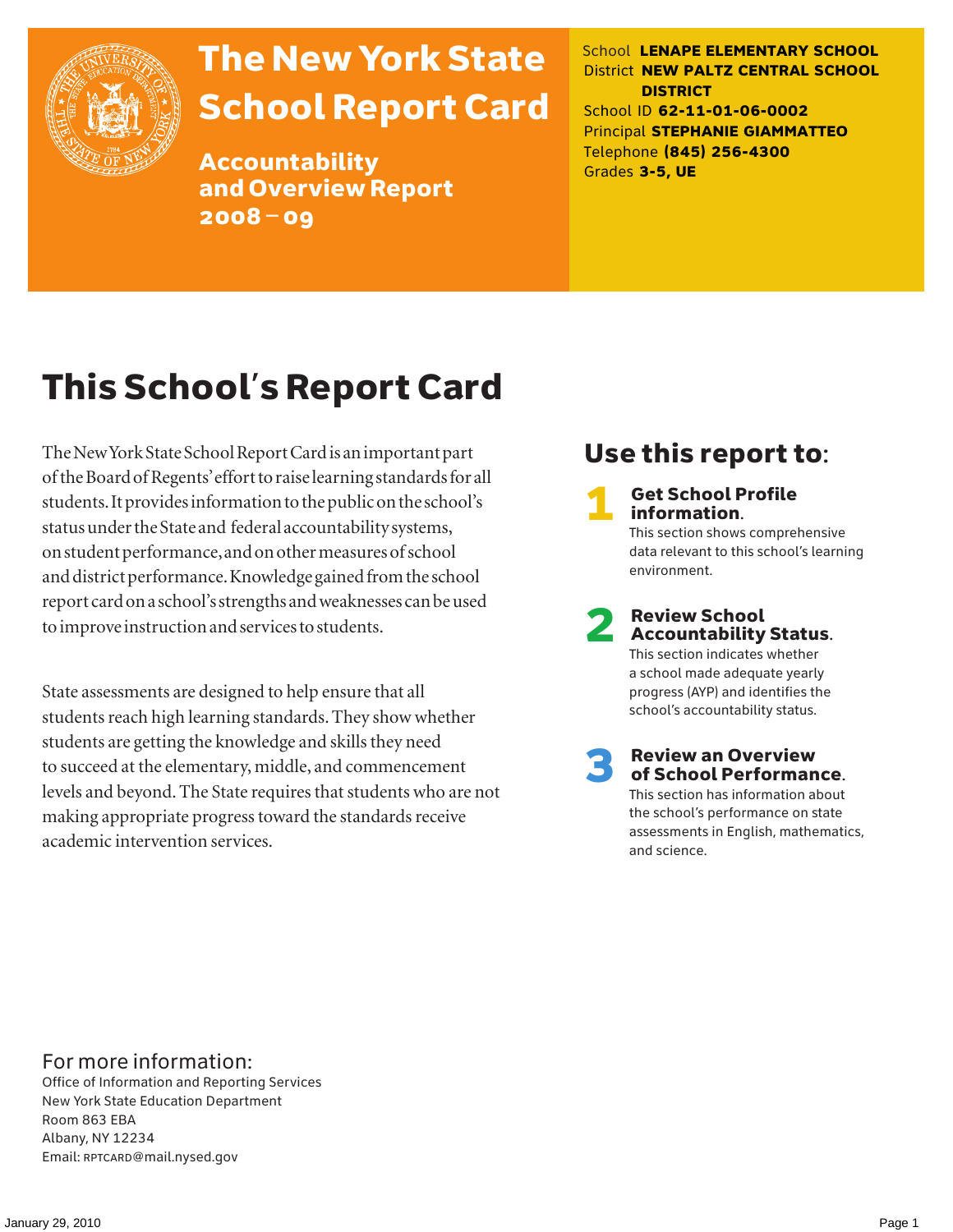### School Profile

This section shows comprehensive data relevant to this school's learning environment, including information about enrollment, average class size, and teacher qualifications.

### Enrollment

|                            | 2006-07 | $2007 - 08$ | $2008 - 09$ |
|----------------------------|---------|-------------|-------------|
| Pre-K                      | 0       | 0           | 0           |
| Kindergarten               | 0       | 0           | 0           |
| Grade 1                    | 0       | 0           | 0           |
| Grade 2                    | 0       | 0           | 0           |
| Grade 3                    | 155     | 161         | 170         |
| Grade 4                    | 156     | 162         | 169         |
| Grade 5                    | 167     | 161         | 164         |
| Grade 6                    | 0       | 0           | 0           |
| <b>Ungraded Elementary</b> | 0       | 0           | 4           |
| Grade 7                    | 0       | 0           | 0           |
| Grade 8                    | 0       | 0           | 0           |
| Grade 9                    | 0       | 0           | 0           |
| Grade 10                   | 0       | 0           | 0           |
| Grade 11                   | 0       | 0           | 0           |
| Grade 12                   | 0       | 0           | 0           |
| <b>Ungraded Secondary</b>  | 0       | 0           | 0           |
| Total K-12                 | 478     | 484         | 507         |

### Enrollment Information

*Enrollment* counts are as of Basic Educational Data System (BEDS) day, which is typically the first Wednesday of October of the school year. Students who attend BOCES programs on a part-time basis are included in a school's enrollment. Students who attend BOCES on a full-time basis or who are placed full time by the district in an out-of-district placement are not included in a school's enrollment. Students classified by schools as "pre-first" are included in first grade counts.

### Average Class Size

|                      | $2006 - 07$ | $2007 - 08$ | $2008 - 09$ |
|----------------------|-------------|-------------|-------------|
| <b>Common Branch</b> | 22          | 22          | 22          |
| Grade 8              |             |             |             |
| English              |             |             |             |
| <b>Mathematics</b>   |             |             |             |
| Science              |             |             |             |
| Social Studies       |             |             |             |
| Grade 10             |             |             |             |
| English              |             |             |             |
| <b>Mathematics</b>   |             |             |             |
| Science              |             |             |             |
| Social Studies       |             |             |             |

### Average Class Size Information

*Average Class Size* is the total registration in specified classes divided by the number of those classes with registration. *Common Branch* refers to self-contained classes in Grades 1–6.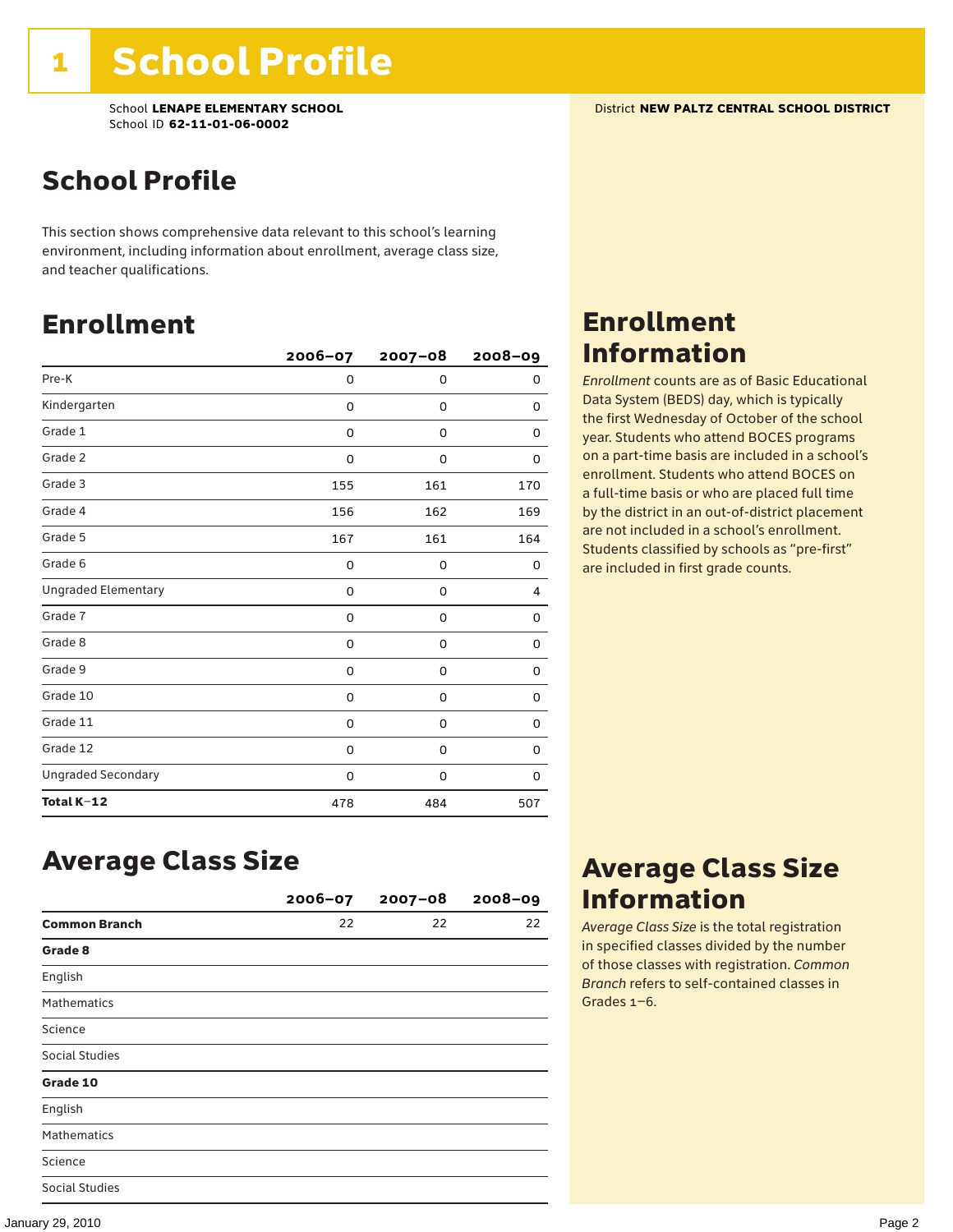### Demographic Factors

|                                                    |                | 2006-07 |     | 2007-08 |     | $2008 - 09$ |
|----------------------------------------------------|----------------|---------|-----|---------|-----|-------------|
|                                                    | #              | %       | #   | %       | #   | %           |
| Eligible for Free Lunch                            | 72             | 15%     | 72  | 15%     | 92  | 18%         |
| Reduced-Price Lunch                                | 33             | 7%      | 33  | 7%      | 26  | 5%          |
| Student Stability*                                 |                | 95%     |     | 94%     |     | 98%         |
| Limited English Proficient                         | 10             | 2%      | 10  | 2%      | 16  | 3%          |
| <b>Racial/Ethnic Origin</b>                        |                |         |     |         |     |             |
| American Indian or Alaska Native                   | $\overline{2}$ | 0%      | 1   | 0%      | 2   | 0%          |
| <b>Black or African American</b>                   | 40             | 8%      | 38  | 8%      | 35  | 7%          |
| Hispanic or Latino                                 | 33             | 7%      | 41  | 8%      | 49  | 10%         |
| Asian or Native<br>Hawaiian/Other Pacific Islander | 17             | 4%      | 20  | 4%      | 22  | 4%          |
| White                                              | 386            | 81%     | 384 | 79%     | 399 | 79%         |
| Multiracial                                        | 0              | 0%      | 0   | 0%      | 0   | 0%          |

\* Available only at the school level.

### Attendance and Suspensions

|                            |   | $2005 - 06$ |   | $2006 - 07$ |   | $2007 - 08$   |  |
|----------------------------|---|-------------|---|-------------|---|---------------|--|
|                            | # | $\%$        | # | $\%$        | # | $\frac{0}{6}$ |  |
| Annual Attendance Rate     |   | 95%         |   | 96%         |   | 95%           |  |
| <b>Student Suspensions</b> |   | በ%          |   | በ%          |   | 0%            |  |

### Demographic Factors Information

*Eligible for Free Lunch* and *Reduced*-*Price Lunch* percentages are determined by dividing the number of approved lunch applicants by the Basic Educational Data System (BEDS) enrollment in full-day Kindergarten through Grade 12. *Eligible for Free Lunch* and *Limited English Proficient* counts are used to determine *Similar Schools* groupings within a *Need*/*Resource Capacity* category. *Student Stability* is the percentage of students in the highest grade in a school who were also enrolled in that school at any time during the previous school year. (For example, if School A, which serves Grades 6–8, has 100 students enrolled in Grade 8 this year, and 92 of those 100 students were also enrolled in School A last year, the stability rate for the school is 92 percent.)

### Attendance and Suspensions Information

*Annual Attendance Rate* is determined by dividing the school's total actual attendance by the total possible attendance for a school year. A school's actual attendance is the sum of the number of students in attendance on each day the school was open during the school year. Possible attendance is the sum of the number of enrolled students who should have been in attendance on each day the school was open during the school year. *Student Suspension* rate is determined by dividing the number of students who were suspended from school (not including in-school suspensions) for one full day or longer anytime during the school year by the Basic Educational Data System (BEDS) day enrollments for that school year. A student is counted only once, regardless of whether the student was suspended one or more times during the school year.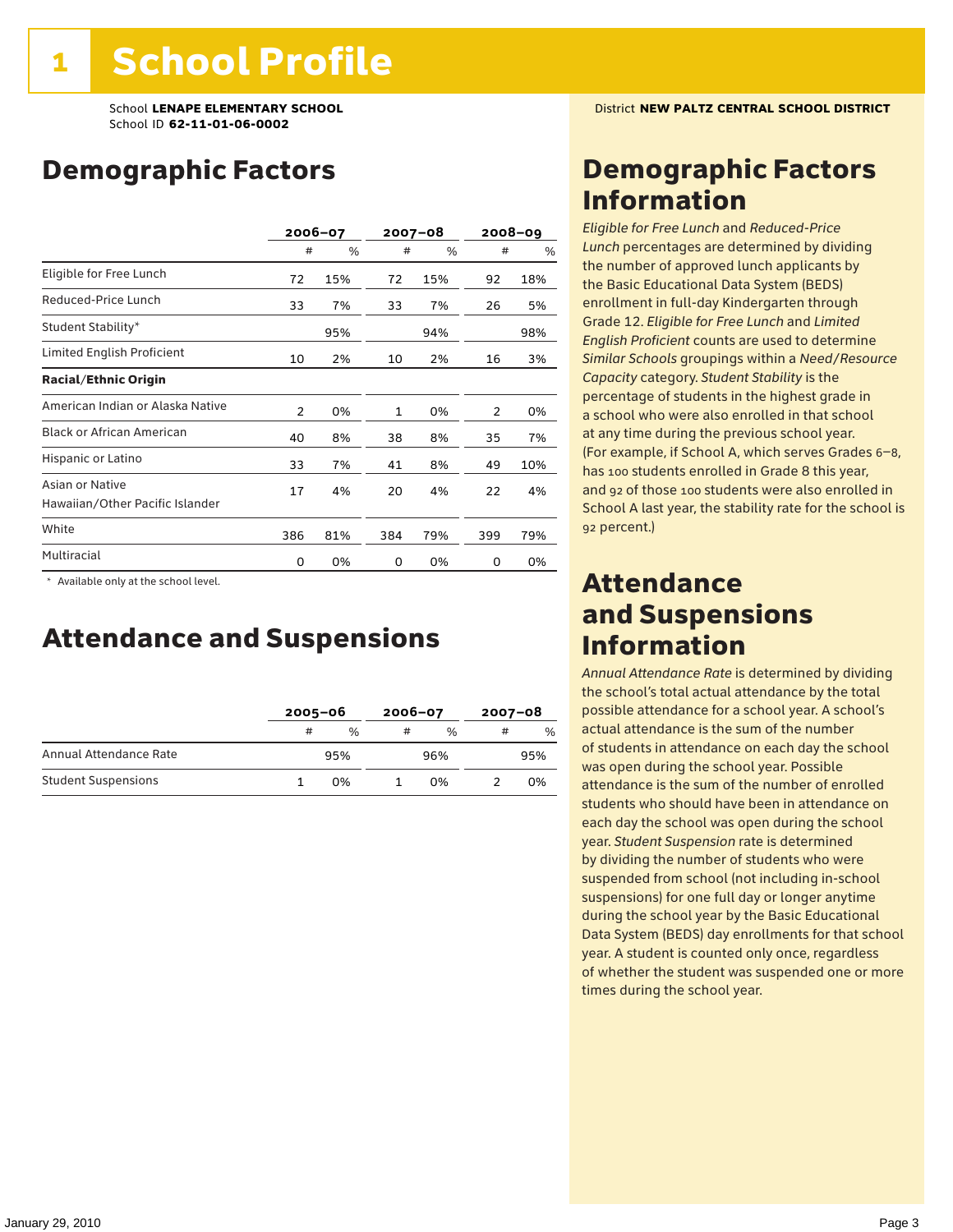### Teacher Qualifications

|                                                                        | 2006-07 | 2007-08 | $2008 - 09$ |
|------------------------------------------------------------------------|---------|---------|-------------|
| <b>Total Number of Teachers</b>                                        | 36      | 38      | 39          |
| Percent with No Valid<br>Teaching Certificate                          | 0%      | 0%      | 0%          |
| Percent Teaching Out<br>of Certification                               | 3%      | 0%      | 0%          |
| Percent with Fewer Than<br>Three Years of Experience                   | 6%      | 13%     | 5%          |
| Percentage with Master's Degree<br>Plus 30 Hours or Doctorate          | 19%     | 13%     | 13%         |
| <b>Total Number of Core Classes</b>                                    | 52      | 44      | 45          |
| Percent Not Taught by<br><b>Highly Qualified Teachers</b>              | 8%      | 0%      | 0%          |
| <b>Total Number of Classes</b>                                         | 75      | 70      | 66          |
| Percent Taught by Teachers Without<br><b>Appropriate Certification</b> | 5%      | 0%      | 2%          |

### Teacher Turnover Rate

|                                                                       | 2005-06 | 2006-07 | 2007-08 |
|-----------------------------------------------------------------------|---------|---------|---------|
| Turnover Rate of Teachers with Fewer<br>than Five Years of Experience | በ%      | በ%      | 50%     |
| Turnover Rate of All Teachers                                         | 20%     | 14%     | 11%     |

### Staff Counts

|                                       | $2006 - 07$ | $2007 - 08$ | $2008 - 09$ |
|---------------------------------------|-------------|-------------|-------------|
| <b>Total Other Professional Staff</b> |             |             |             |
| Total Paraprofessionals*              | N/A         | N/A         | N/A         |
| <b>Assistant Principals</b>           |             |             |             |
| Principals                            |             |             |             |

\* Not available at the school level.

### Teacher Qualifications Information

The *Percent Teaching Out of Certification* is the percent doing so more than on an incidental basis; that is, the percent teaching for more than five periods per week outside certification.

*Core Classes* are primarily K-6 common branch, English, mathematics, science, social studies, art, music, and foreign languages. To be *Highly Qualified*, a teacher must have at least a Bachelor's degree, be certified to teach in the subject area, and show subject matter competency.

### Teacher Turnover Rate Information

*Teacher Turnover Rate* for a specified school year is the number of teachers in that school year who were not teaching in the following school year divided by the number of teachers in the specified school year, expressed as a percentage.

### Staff Counts Information

*Other Professionals* includes administrators, guidance counselors, school nurses, psychologists, and other professionals who devote more than half of their time to non-teaching duties. Teachers who are shared between buildings within a district are reported on the district report only.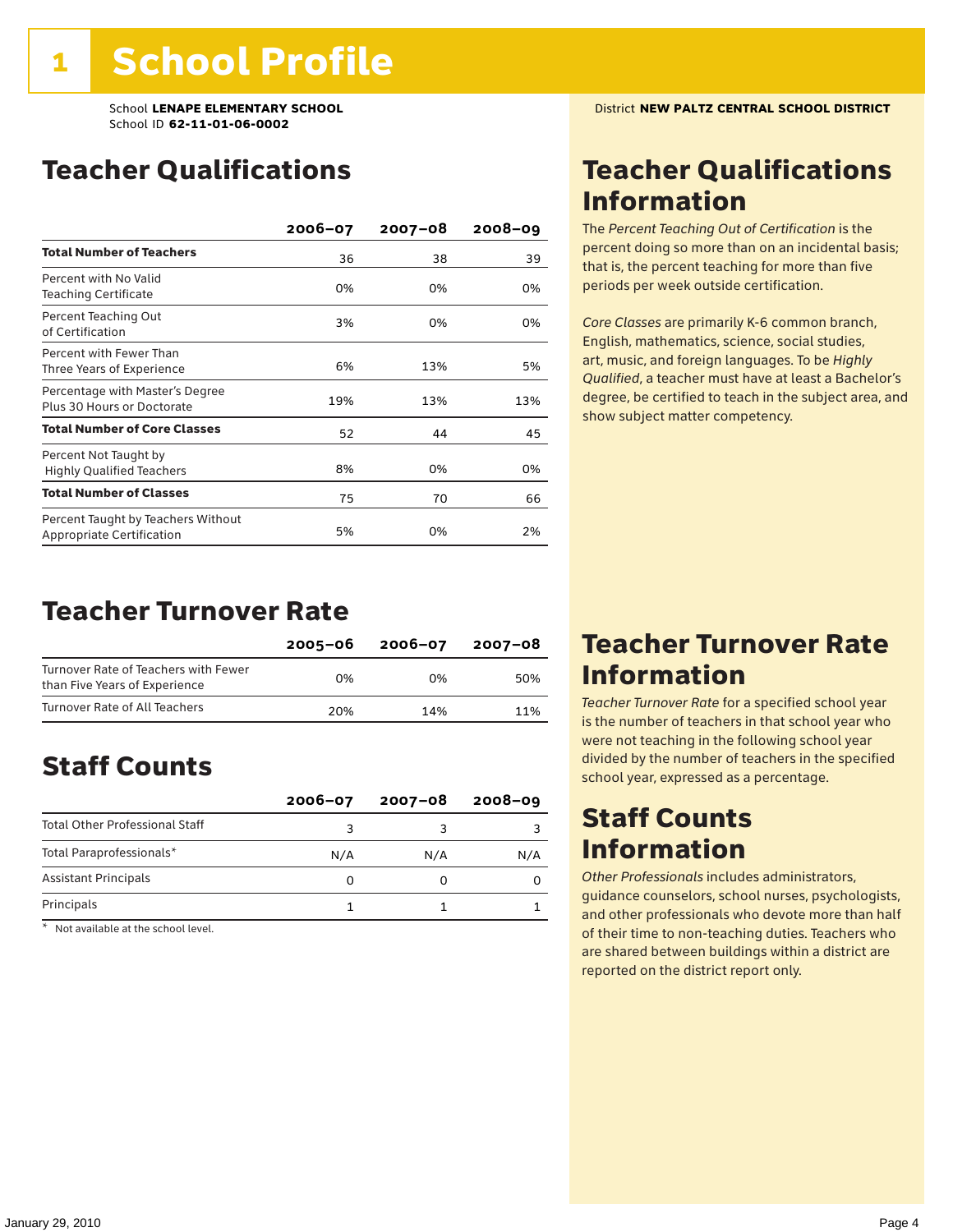### Understanding How Accountability Works in New York State

The federal No Child Left Behind (NCLB) Act requires that states develop and report on measures of student proficiency in 1) English language arts (ELA), in 2) mathematics, and on 3) a third indicator. In New York State in 2008–09, the third indicator is science at the elementary/middle level and graduation rate at the secondary level. Schools or districts that meet predefined goals on these measures are making Adequate Yearly Progress (AYP).



For more information about accountability in New York State, visit: http://www.emsc.nysed.gov/irts/accountability/

### 1 English Language Arts (ELA)

To make AYP in ELA, every accountability group must make AYP. For a group to make AYP, it must meet the participation *and* the performance criteria.

#### A Participation Criterion

At the elementary/middle level, 95 percent of Grades 3–8 students enrolled during the test administration period in each group with 40 or more students must be tested on the New York State Testing Program (NYSTP) in ELA or, if appropriate, the New York State English as a Second Language Achievement Test (NYSESLAT), or the New York State Alternate Assessment (NYSAA) in ELA. At the secondary level, 95 percent of seniors in 2008–09 in each accountability group with 40 or more students must have taken an English examination that meets the students' graduation requirement.

#### B Performance Criterion

At the elementary/middle level, the Performance Index (PI) of each group with 30 or more continuously enrolled tested students must equal or exceed its Effective Annual Measurable Objective (AMO) or the group must make Safe Harbor. (NYSESLAT is used only for participation.) At the secondary level, the PI of each group in the 2005 cohort with 30 or more members must equal or exceed its Effective AMO or the group must make Safe Harbor. To make Safe Harbor, the PI of the group must equal or exceed its Safe Harbor Target and the group must qualify for Safe Harbor using the third indicator, science or graduation rate.

### 2 Mathematics

The same criteria for making AYP in ELA apply to mathematics. At the elementary/middle level, the measures used to determine AYP are the NYSTP and the NYSAA in mathematics. At the secondary level, the measures are mathematics examinations that meet the students' graduation requirement.

### 3 Third Indicator

In addition to English language arts and mathematics, the school must also make AYP in a third area of achievement. This means meeting the criteria in science at the elementary/middle level and the criteria in graduation rate at the secondary level.

Elementary/Middle-Level Science: To make AYP, the All Students group must meet the participation criterion *and* the performance criterion.

#### A Participation Criterion

Eighty percent of students in Grades 4 and/or 8 enrolled during the test administration period in the All Students group, if it has 40 or more students, must be tested on an accountability measure. In Grade 4, the measures are the Grade 4 elementary-level science test and the Grade 4 NYSAA in science. In Grade 8 science, the measures are the Grade 8 middle-level science test, Regents science examinations, and the Grade 8 NYSAA in science.

#### B Performance Criterion

The PI of the All Students group, if it has 30 or more students, must equal or exceed the State Science Standard (100) or the Science Progress Target.

Qualifying for Safe Harbor in Elementary/Middle-Level ELA and Math: To qualify, the group must meet both the participation criterion and the performance criterion in science.

Secondary-Level Graduation Rate: For a school to make AYP in graduation rate, the percent of students in the 2004 graduation-rate total cohort in the All Students group earning a local or Regents diploma by August 31, 2008 must equal or exceed the Graduation-Rate Standard (55%) or the Graduation-Rate Progress Target.

Qualifying for Safe Harbor in Secondary-Level ELA and Math: To qualify, the percent of the 2004 graduation-rate total cohort earning a local or Regents diploma by August 31, 2008 must equal or exceed the Graduation-Rate Standard (55%) or the Graduation-Rate Progress Target for that group.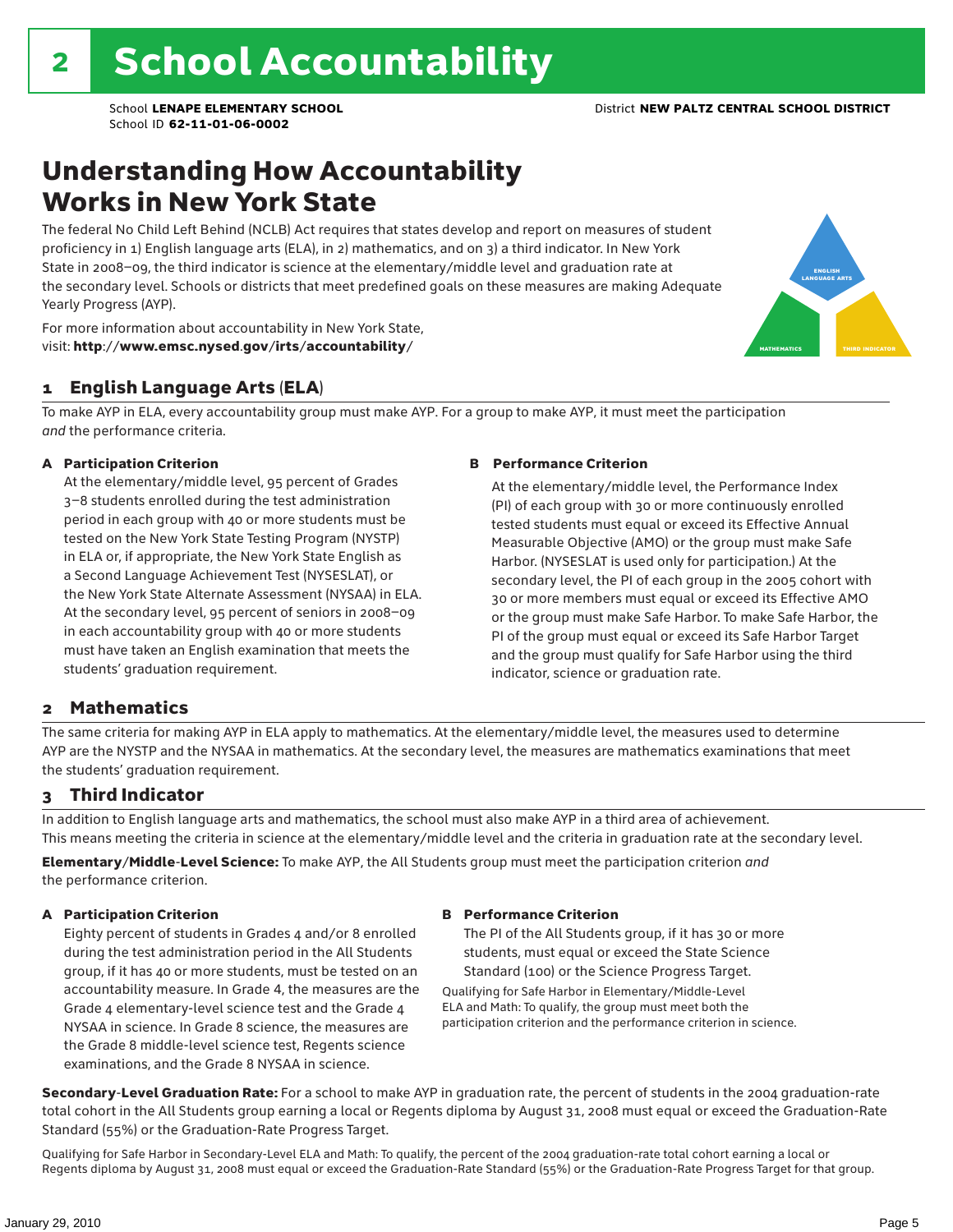# Useful Terms for Understanding Accountability

#### Accountability Cohort for English and Mathematics

The 2005 school accountability cohort consists of all students who first entered Grade 9 anywhere in the 2005–06 school year, and all ungraded students with disabilities who reached their seventeenth birthday in the 2005–06 school year, who were enrolled on October 1, 2008 and did not transfer to a diploma granting program. Students who earned a high school equivalency diploma or were enrolled in an approved high school equivalency preparation program on June 30, 2009, are not included in the 2005 school accountability cohort. The 2005 district accountability cohort consists of all students in each school accountability cohort plus students who transferred within the district after BEDS day plus students who were placed outside the district by the Committee on Special Education or district administrators and who met the other requirements for cohort membership. Cohort is defined in Section 100.2 (p) (16) of the Commissioner's Regulations.

#### Adequate Yearly Progress (AYP)

Adequate Yearly Progress (AYP) indicates satisfactory progress by a district or a school toward the goal of proficiency for all students.

#### Annual Measurable Objective (AMO)

The Annual Measurable Objective (AMO) is the Performance Index (PI) value that signifies that an accountability group is making satisfactory progress toward the goal that 100 percent of students will be proficient in the State's learning standards for English language arts and mathematics by 2013–14. The AMOs for each grade level will be increased as specified in CR100.2(p)(14) and will reach 200 in 2013–14. (See Effective AMO for further information.)

#### Continuously Enrolled Students

At the elementary/middle level, continuously enrolled students are those enrolled in the school or district on BEDS day (usually the first Wednesday in October) of the school year until the test administration period. At the secondary level, all students who meet the criteria for inclusion in the accountability cohort are considered to be continuously enrolled.

#### Effective Annual Measurable Objective (Effective AMO)

The Effective Annual Measurable Objective (Effective AMO) is the Performance Index (PI) value that each accountability group within a school or district is expected to achieve to make Adequate Yearly Progress (AYP). The Effective AMO is the lowest PI that an accountability group of a given size can achieve in a subject for the group's PI not to be considered significantly different from the AMO for that subject. If an accountability group's PI equals or exceeds the Effective AMO, it is considered to have made AYP. A more complete definition of Effective AMO and a table showing the PI values that each group size must equal or exceed to make AYP are available at www.emsc.nysed.gov/irts.

#### Graduation-Rate Total Cohort

This term is defined on the graduation-rate accountability page.

#### Performance Index (PI)

A Performance Index is a value from 0 to 200 that is assigned to an accountability group, indicating how that group performed on a required State test (or approved alternative) in English language arts, mathematics, or science. Student scores on the tests are converted to four performance levels, from Level 1 to Level 4. (See performance level definitions on the Overview Summary page.) At the elementary/middle level, the PI is calculated using the following equation:

100 × [(Count of Continuously Enrolled Tested Students Performing at Levels 2, 3, and 4 + the Count at Levels 3 and 4) ÷ Count of All Continuously Enrolled Tested Students]

At the secondary level, the PI is calculated using the following equation:

100 × [(Count of Cohort Members Performing at

Levels 2, 3, and 4 + the Count at Levels 3 and 4)  $\div$  Count of All Cohort Members]

A list of tests used to measure student performance for accountability is available at www.emsc.nysed.gov/irts.

#### Progress Target

For accountability groups below the State Standard in science or graduation rate, the Progress Target is an alternate method for making Adequate Yearly Progress (AYP) or qualifying for Safe Harbor in English language arts and mathematics based on improvement over the previous year's performance.

#### Safe Harbor

Safe Harbor provides an alternate means to demonstrate Adequate Yearly Progress (AYP) for accountability groups that do not achieve their Effective Annual Measurable Objectives (AMOs) in English or mathematics.

#### Safe Harbor Targets

The 2008–09 safe harbor targets were calculated using the following equation:

2007–08 PI + (200 – the 2007–08 PI) × 0.10

#### Science Progress Target

The elementary/middle-level 2008–09 Science Progress Target is calculated by adding one point to the 2007–08 PI. The 2009–10 Science Progress Target is calculated by adding one point to the 2008–09 PI. The 2008–09 target is provided for groups whose PI was below the State Science Standard in 2008–09.

#### Science Standard

The criterion value that represents a minimally satisfactory performance in science. In 2008–09, the State Science Standard at the elementary/middle level is a Performance Index (PI) of 100. The Commissioner may raise the State Science Standard at his discretion in future years.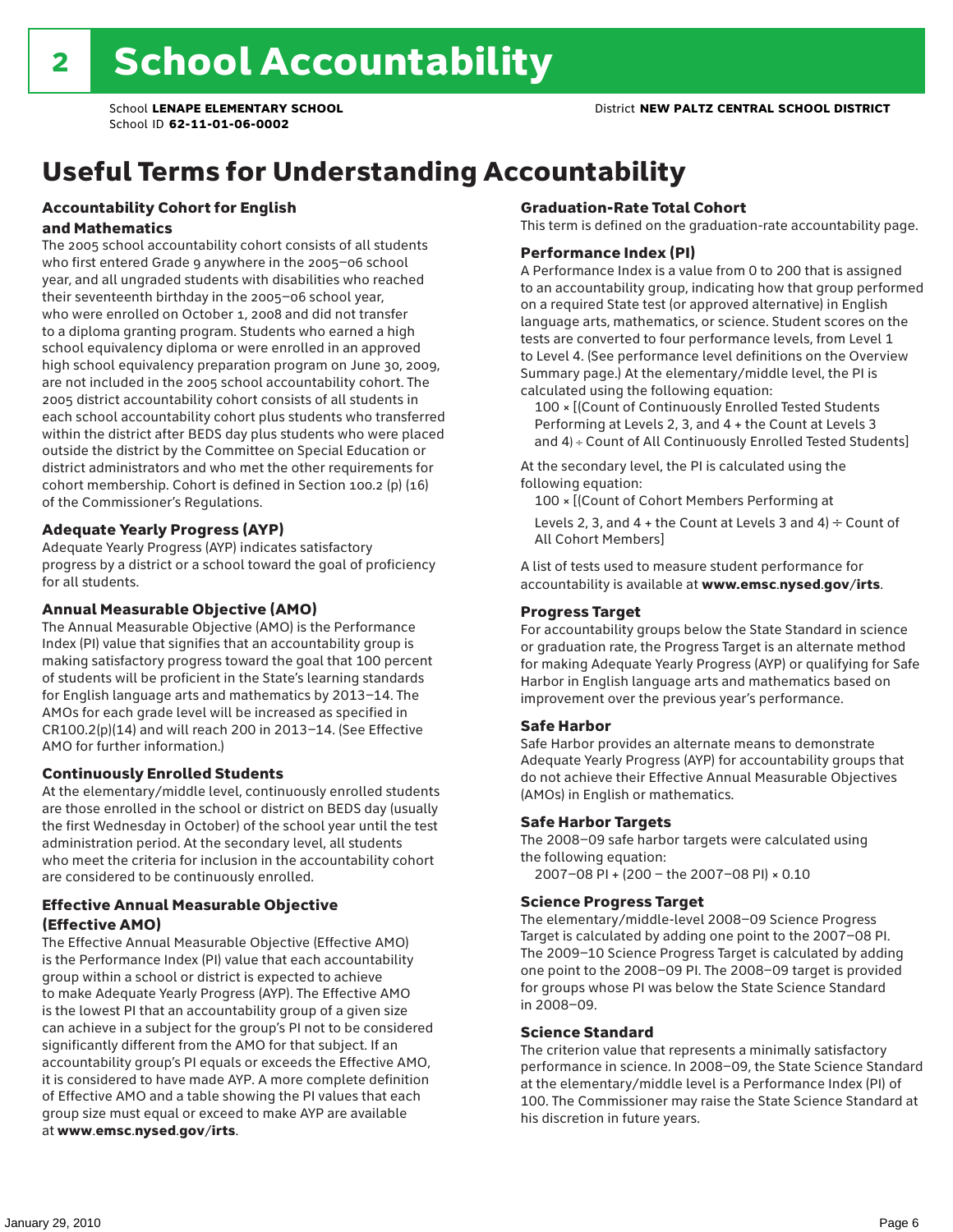## Understanding Your School Accountability Status

New York State has been approved by the United States Department of Education to participate in a differentiated accountability pilot program. Under this program, each public school in the state is assigned an accountability status "phase" (good standing, improvement, corrective action, or restructuring) based on its history of making Adequate Yearly Progress (AYP) and its AYP status in 2008–09. If the school is identified for improvement, corrective action, or restructuring under this program, the school is also assigned to an accountability "category" (basic, focused, or comprehensive) based on the student groups whose failure to make AYP caused the school to be identified or the "measures" for which it was identified.

Accountability measures for schools at the elementary/middle level are English language arts (ELA), mathematics, and science; at the secondary level, they are ELA, mathematics, and graduation rate. A school may be in a different accountability status phase for each measure. The school's overall status is its most advanced New York State accountability phase and its highest category within that phase.

For more information on this program and for this school's 2009–10 accountability status, see http://www.emsc.nysed.gov/irts/accountability/designations/.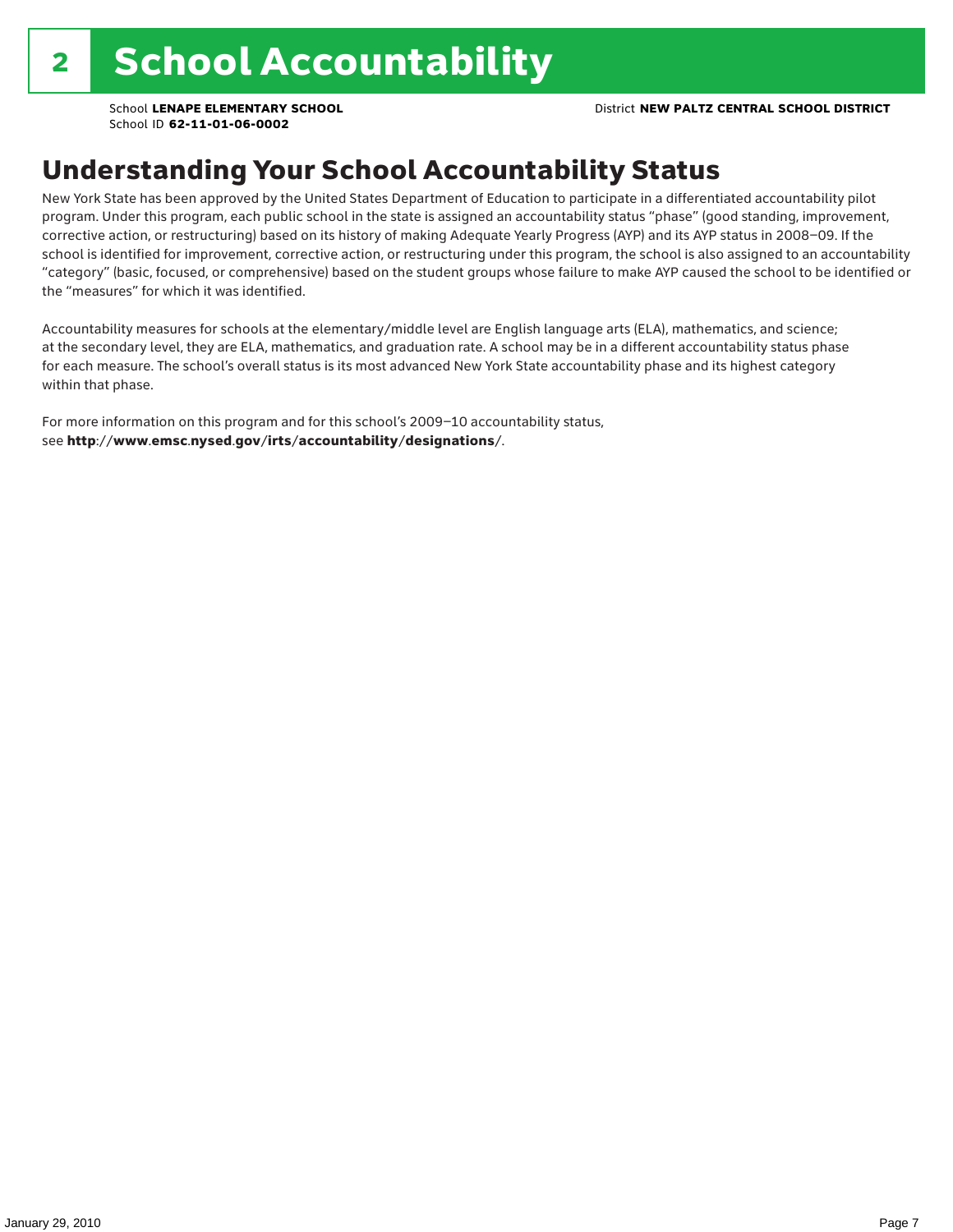# 2 School Accountability

School ID **62-11-01-06-0002**

### Summary

| <b>Overall Accountability</b> |                                                                  |
|-------------------------------|------------------------------------------------------------------|
| Status $(2009 - 10)$          | For this school's 2009-10 accountability status,                 |
|                               | see http://www.emsc.nysed.gov/irts/accountability/designations/. |

| <b>Title I Part A Funding</b> | <b>Years the School Received Title I Part A Funding</b> |             |         |  |  |  |
|-------------------------------|---------------------------------------------------------|-------------|---------|--|--|--|
|                               | 2007-08                                                 | $2008 - 09$ | 2009-10 |  |  |  |
|                               | <b>YES</b>                                              | YES         | YES     |  |  |  |

### On which accountability measures did this school make Adequate Yearly Progress (AYP) and which groups made AYP on each measure?

|                                                     | <b>Elementary/Middle Level</b> |             |               |               | <b>Secondary Level</b> |                        |  |  |
|-----------------------------------------------------|--------------------------------|-------------|---------------|---------------|------------------------|------------------------|--|--|
|                                                     | English                        |             |               | English       |                        |                        |  |  |
| <b>Student Groups</b>                               | Language Arts                  | Mathematics | Science       | Language Arts | Mathematics            | <b>Graduation Rate</b> |  |  |
| <b>All Students</b>                                 | V                              |             | V             |               |                        |                        |  |  |
| <b>Ethnicity</b>                                    |                                |             |               |               |                        |                        |  |  |
| American Indian or Alaska Native                    |                                |             |               |               |                        |                        |  |  |
| <b>Black or African American</b>                    | V                              |             |               |               |                        |                        |  |  |
| Hispanic or Latino                                  | V                              | V           |               |               |                        |                        |  |  |
| Asian or Native Hawaiian/Other Pacific<br>Islander  |                                |             |               |               |                        |                        |  |  |
| White                                               | v                              | v           |               |               |                        |                        |  |  |
| Multiracial                                         |                                | -           |               |               |                        |                        |  |  |
| <b>Other Groups</b>                                 |                                |             |               |               |                        |                        |  |  |
| <b>Students with Disabilities</b>                   | V                              | V           |               |               |                        |                        |  |  |
| Limited English Proficient                          |                                |             |               |               |                        |                        |  |  |
| <b>Economically Disadvantaged</b>                   | V                              | V           |               |               |                        |                        |  |  |
| <b>Student groups making</b><br>AYP in each subject | $6$ of 6                       | $6$ of 6    | $\vee$ 1 of 1 |               |                        |                        |  |  |

#### AYP Status

Made AYP

✔SH Made AYP Using Safe Harbor Target

X Did Not Make AYP

— Insufficient Number of Students to Determine AYP Status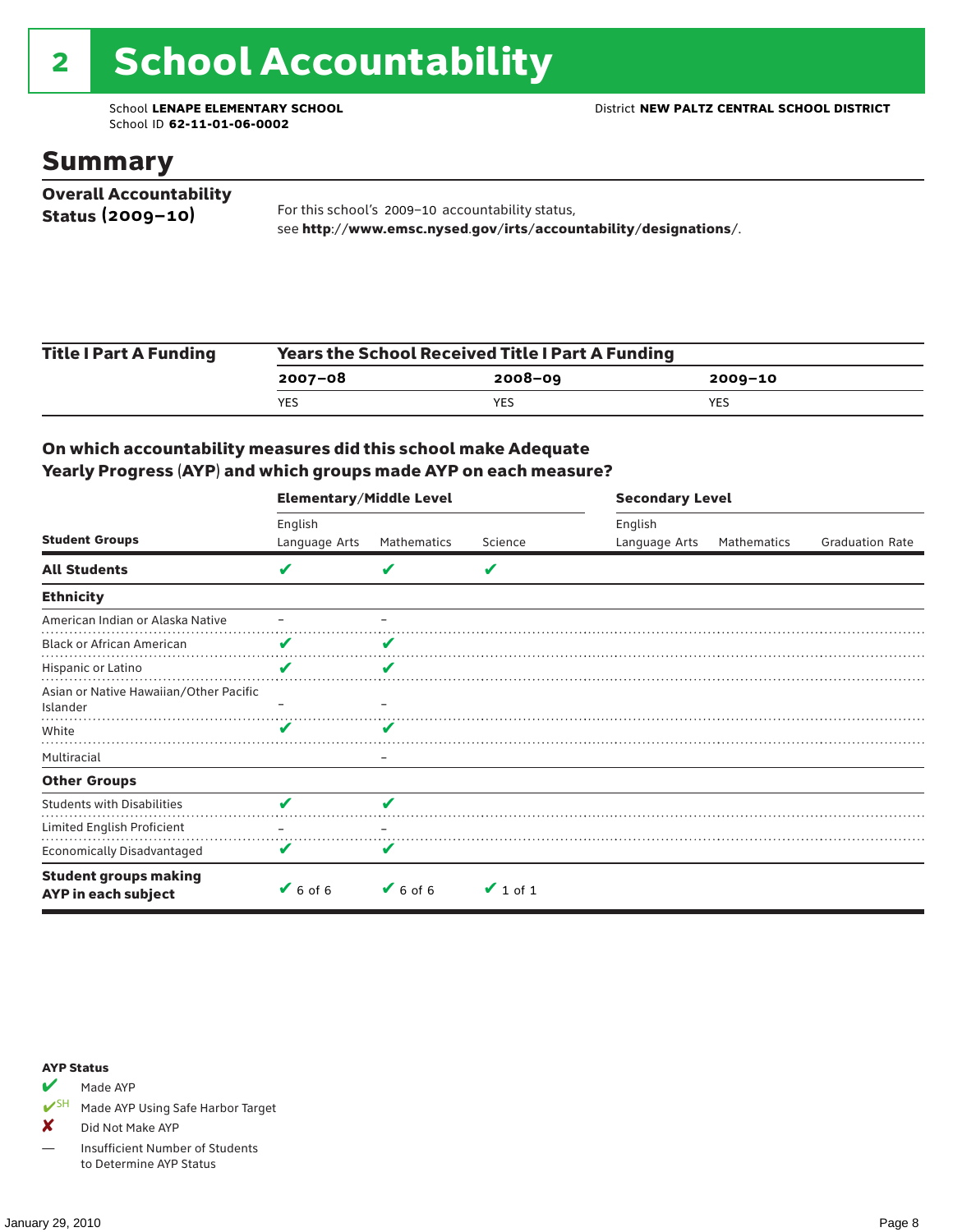# **Elementary/Middle-Level English Language Arts**

| <b>Accountability Status</b><br>for This Subject<br>$(2009 - 10)$ |        | For this school's 2009-10 accountability status,<br>see http://www.emsc.nysed.gov/irts/accountability/designations/. |
|-------------------------------------------------------------------|--------|----------------------------------------------------------------------------------------------------------------------|
| <b>Accountability Measures</b>                                    | 6 of 6 | Student groups making AYP in English language arts                                                                   |
|                                                                   |        | Made AYP                                                                                                             |

### How did students in each accountability group perform on **elementary/middle-level English language arts accountability measures?**

|                                                            | <b>AYP</b>                 | Participation $2$ |            | Test Performance <sup>3</sup> |             | <b>Performance Objectives</b> |                    |             |
|------------------------------------------------------------|----------------------------|-------------------|------------|-------------------------------|-------------|-------------------------------|--------------------|-------------|
| <b>Student Group</b>                                       |                            | Met               | Percentage | Met                           | Performance | Effective                     | Safe Harbor Target |             |
| (Total: Continuous Enrollment) <sup>1</sup>                | <b>Status</b>              | Criterion         | Tested     | Criterion                     | Index       | AMO                           | 2008-09            | $2009 - 10$ |
| <b>All Students (506:498)</b>                              | V                          | V                 | 100%       | V                             | 179         | 139                           |                    |             |
| <b>Ethnicity</b>                                           |                            |                   |            |                               |             |                               |                    |             |
| American Indian or Alaska Native<br>(2:2)                  |                            |                   |            |                               |             |                               |                    |             |
| <b>Black or African American</b><br>(35:35)                | $\boldsymbol{\mathcal{U}}$ |                   |            | V                             | 154         | 128                           |                    |             |
| Hispanic or Latino (47:46)                                 | V                          | V                 | 100%       | V                             | 163         | 130                           |                    |             |
| Asian or Native Hawaiian/Other Pacific<br>Islander (22:20) |                            |                   |            |                               |             |                               |                    |             |
| White (400:395)                                            | V                          | V                 | 100%       | V                             | 182         | 138                           |                    |             |
| Multiracial (0:0)                                          |                            |                   |            |                               |             |                               |                    |             |
| <b>Other Groups</b>                                        |                            |                   |            |                               |             |                               |                    |             |
| Students with Disabilities <sup>4</sup>                    |                            |                   |            |                               |             |                               |                    |             |
| (73:72)                                                    | $\boldsymbol{\mathcal{U}}$ | V                 | 100%       | X                             | 117         | 133                           | 133                | 125         |
| Limited English Proficient <sup>5</sup>                    |                            |                   |            |                               |             |                               |                    |             |
| (14:13)                                                    |                            |                   |            |                               |             |                               |                    |             |
| <b>Economically Disadvantaged</b><br>(96:95)               | V                          | V                 | 100%       | V                             | 164         | 134                           |                    |             |
| <b>Final AYP Determination</b>                             | $6$ of 6                   |                   |            |                               |             |                               |                    |             |

#### **NOTES**

- <sup>1</sup> These data show the count of students enrolled during the test administration period (used for Participation) followed by the count of continuously enrolled tested students (used for Performance). For accountability calculations,
- students who were excused from testing for medical reasons are not included in the enrollment count. <sup>2</sup> Groups with fewer than 40 students enrolled during the test administration period are not required to meet the participation criterion. If the participation rate of a group fell below 95 percent in 2008–09, the enrollment shown is the sum of 2007–08 and 2008–09 enrollments and the percent tested is the weighted average
- of the participation rates over those two years.<br><sup>3</sup> For schools with fewer than 30 continuously enrolled tested students in the All Students group in 2008–09, data for 2007–08 and 2008–09 were combined to determine counts and PIs. For schools with 30 or more continuously enrolled students in the All Students group in 2008–09, student groups with fewer than 30
- continuously enrolled tested students are not required to meet the performance criterion. <sup>4</sup> If the school failed to make AYP solely because of the performance of students with disabilities, met the 95% participation requirement for this group, and would meet or exceed the AMO for this subject if 34 points were added to the PI, then the school is considered to have made AYP for students with disabilities.
- $5$  If the count of LEP students is equal to or greater than 30, former LEP students are also included in the performance calculations.
- ‡ This student group did not make AYP in science; therefore, it did not qualify for Safe Harbor.
- $M$  Made AYP
	- Made AYP Using Safe Harbor Target
- X Did Not Make AYP
- Insufficient Number of Students to Determine AYP Status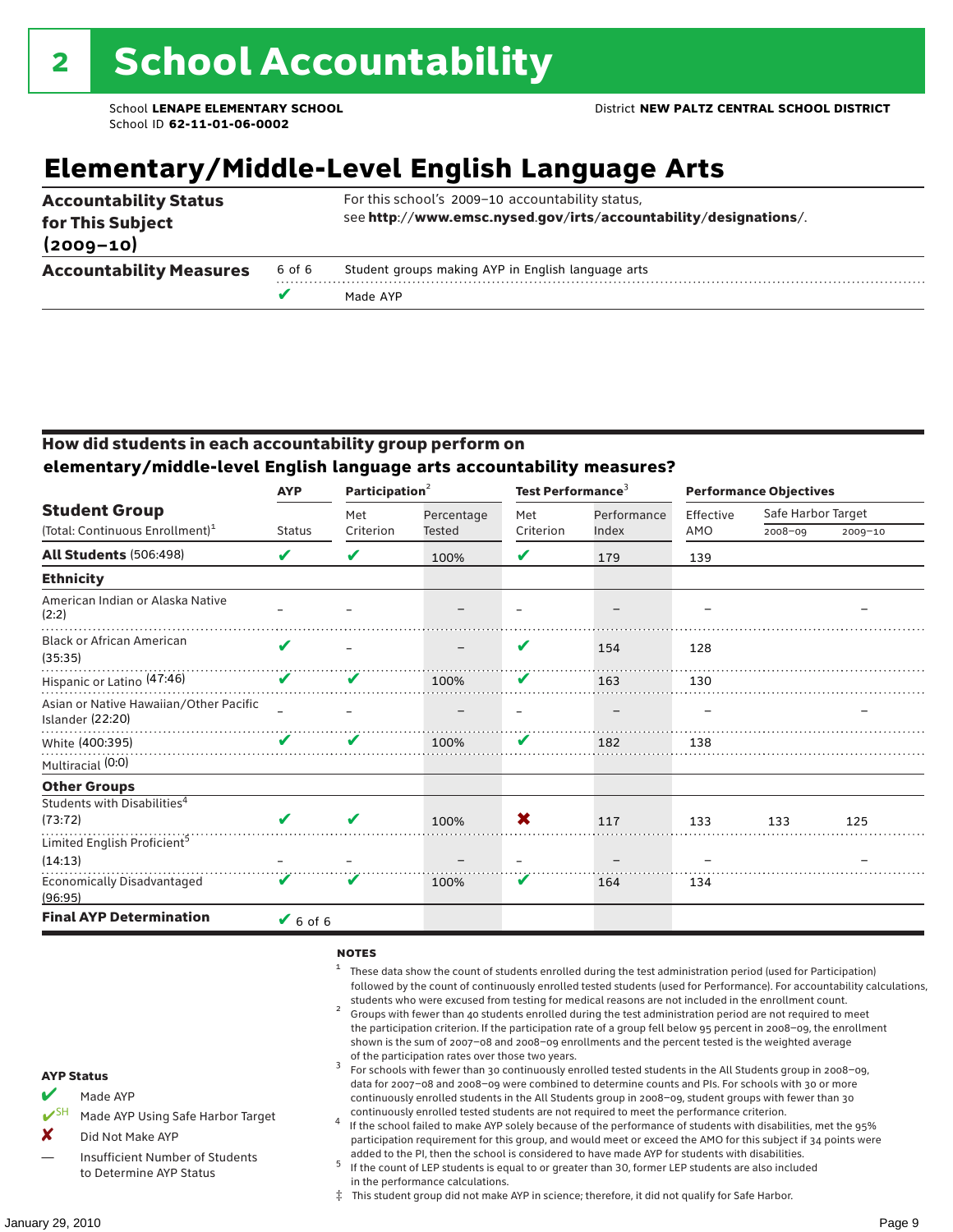# **Elementary/Middle-Level Mathematics**

| <b>Accountability Status</b><br>for This Subject<br>$(2009 - 10)$ |        | For this school's 2009-10 accountability status,<br>see http://www.emsc.nysed.gov/irts/accountability/designations/. |
|-------------------------------------------------------------------|--------|----------------------------------------------------------------------------------------------------------------------|
| <b>Accountability Measures</b>                                    | 6 of 6 | Student groups making AYP in mathematics                                                                             |
|                                                                   | v      | Made AYP                                                                                                             |

### How did students in each accountability group perform on **elementary/middle-level mathematics accountability measures?**

|                                                            | <b>AYP</b>    | Participation <sup>2</sup> |               | Test Performance <sup>3</sup> |             | <b>Performance Objectives</b> |                    |         |
|------------------------------------------------------------|---------------|----------------------------|---------------|-------------------------------|-------------|-------------------------------|--------------------|---------|
| <b>Student Group</b>                                       |               | Met                        | Percentage    | Met                           | Performance | Effective                     | Safe Harbor Target |         |
| (Total: Continuous Enrollment) <sup>1</sup>                | <b>Status</b> | Criterion                  | <b>Tested</b> | Criterion                     | Index       | AMO                           | $2008 - 09$        | 2009-10 |
| All Students (510:498)                                     | V             | V                          | 100%          | V                             | 189         | 114                           |                    |         |
| <b>Ethnicity</b>                                           |               |                            |               |                               |             |                               |                    |         |
| American Indian or Alaska Native<br>(2:2)                  |               |                            |               |                               |             |                               |                    |         |
| <b>Black or African American</b><br>(34:34)                | ✔             |                            |               | V                             | 171         | 102                           |                    |         |
| Hispanic or Latino (48:46)                                 | V             | V                          | 100%          | V                             | 180         | 105                           |                    |         |
| Asian or Native Hawaiian/Other Pacific<br>Islander (22:21) |               |                            |               |                               |             |                               |                    |         |
| White (403:395)                                            | V             | V                          | 100%          | V                             | 191         | 113                           |                    |         |
| Multiracial (1:0)                                          |               |                            |               |                               |             |                               |                    |         |
| <b>Other Groups</b>                                        |               |                            |               |                               |             |                               |                    |         |
| Students with Disabilities <sup>4</sup><br>(73:71)         | ✔             | ✔                          | 100%          | V                             | 159         | 108                           |                    |         |
| Limited English Proficient <sup>5</sup>                    |               |                            |               |                               |             |                               |                    |         |
| (15:14)                                                    |               |                            |               |                               |             |                               |                    |         |
| <b>Economically Disadvantaged</b><br>(98:94)               | V             | V                          | 100%          | V                             | 174         | 109                           |                    |         |
| <b>Final AYP Determination</b>                             | $V$ 6 of 6    |                            |               |                               |             |                               |                    |         |

#### **NOTES**

- <sup>1</sup> These data show the count of students enrolled during the test administration period (used for Participation) followed by the count of continuously enrolled tested students (used for Performance). For accountability calculations,
- students who were excused from testing for medical reasons are not included in the enrollment count.<br><sup>2</sup> Groups with fewer than 40 students enrolled during the test administration period are not required to meet the participation criterion. If the participation rate of a group fell below 95 percent in 2008–09, the enrollment shown is the sum of 2007–08 and 2008–09 enrollments and the percent tested is the weighted average
- of the participation rates over those two years.<br><sup>3</sup> For schools with fewer than 30 continuously enrolled tested students in the All Students group in 2008–09, data for 2007–08 and 2008–09 were combined to determine counts and PIs. For schools with 30 or more continuously enrolled students in the All Students group in 2008–09, student groups with fewer than 30
- continuously enrolled tested students are not required to meet the performance criterion. <sup>4</sup> If the school failed to make AYP solely because of the performance of students with disabilities, met the 95% participation requirement for this group, and would meet or exceed the AMO for this subject if 34 points were added to the PI, then the school is considered to have made AYP for students with disabilities.
- $5$  If the count of LEP students is equal to or greater than 30, former LEP students are also included in the performance calculations.
- ‡ This student group did not make AYP in science; therefore, it did not qualify for Safe Harbor.
- Made AYP
	- Made AYP Using Safe Harbor Target
- X Did Not Make AYP
- Insufficient Number of Students to Determine AYP Status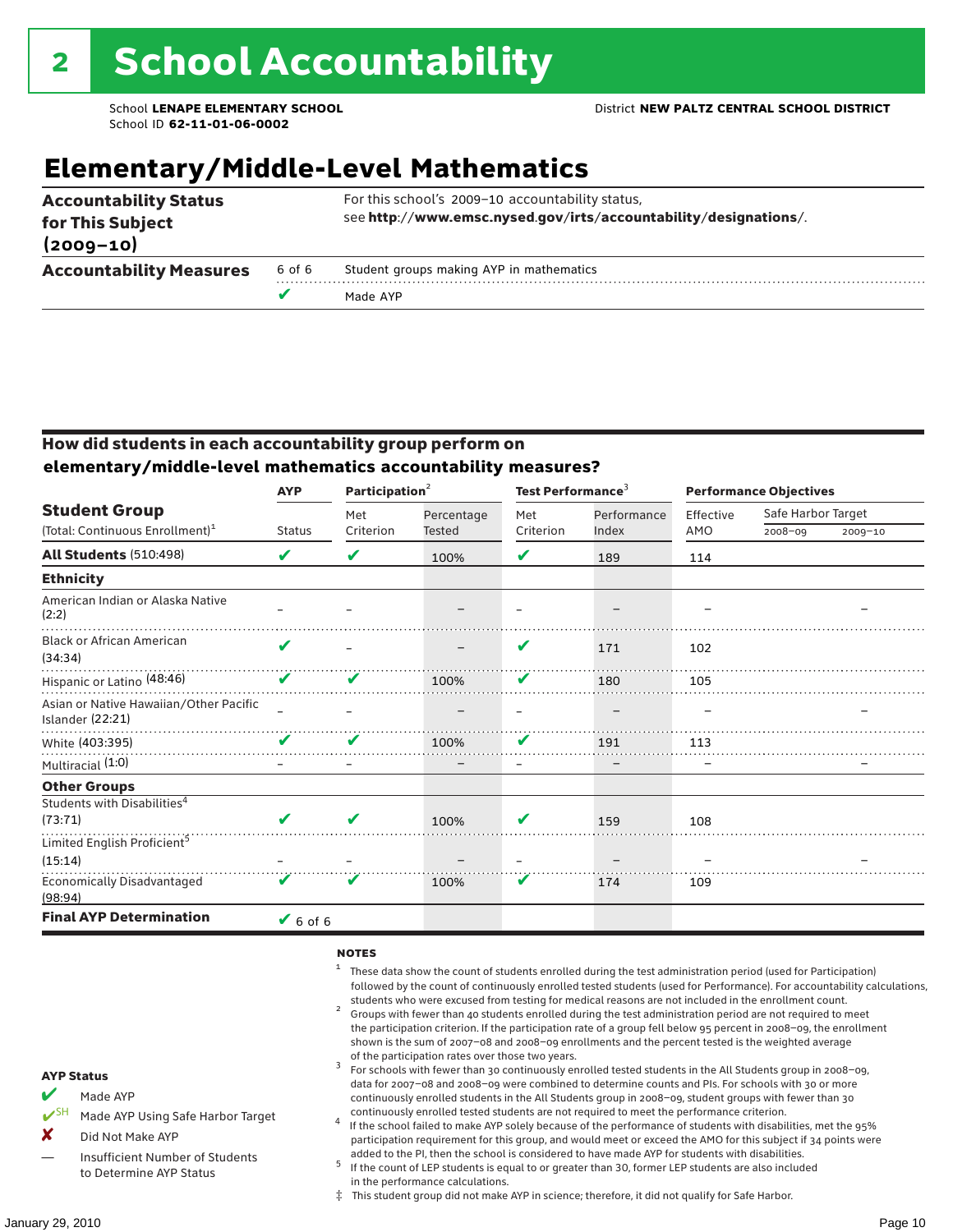## Elementary/Middle-Level Science

|                                |        | Made AYP                                                         |  |  |  |  |  |
|--------------------------------|--------|------------------------------------------------------------------|--|--|--|--|--|
| <b>Accountability Measures</b> | 1 of 1 | Student groups making AYP in science                             |  |  |  |  |  |
| $(2009 - 10)$                  |        |                                                                  |  |  |  |  |  |
| for This Subject               |        | see http://www.emsc.nysed.gov/irts/accountability/designations/. |  |  |  |  |  |
| <b>Accountability Status</b>   |        | For this school's 2009-10 accountability status,                 |  |  |  |  |  |

### How did students in each accountability group perform on elementary/middle-level science accountability measures?

|                                                                                                                                                                                   | <b>AYP</b>    |                                                        | Participation <sup>2</sup>                                                    |                                                            | Test Performance <sup>3</sup> |                                                                                                                                                                                                                                                                                                                                                                                                                                                                                                                                                                                                                                                                              | <b>Performance Objectives</b> |                                                                                                                                                                                                                                                                                                                                                                 |  |
|-----------------------------------------------------------------------------------------------------------------------------------------------------------------------------------|---------------|--------------------------------------------------------|-------------------------------------------------------------------------------|------------------------------------------------------------|-------------------------------|------------------------------------------------------------------------------------------------------------------------------------------------------------------------------------------------------------------------------------------------------------------------------------------------------------------------------------------------------------------------------------------------------------------------------------------------------------------------------------------------------------------------------------------------------------------------------------------------------------------------------------------------------------------------------|-------------------------------|-----------------------------------------------------------------------------------------------------------------------------------------------------------------------------------------------------------------------------------------------------------------------------------------------------------------------------------------------------------------|--|
| <b>Student Group</b>                                                                                                                                                              |               | Safe Harbor                                            | Met                                                                           | Percentage                                                 | Met                           | Performance                                                                                                                                                                                                                                                                                                                                                                                                                                                                                                                                                                                                                                                                  | State                         | Progress Target                                                                                                                                                                                                                                                                                                                                                 |  |
| (Total: Continuous Enrollment) <sup>1</sup>                                                                                                                                       |               | Status Qualification                                   | Criterion                                                                     | Tested                                                     | Criterion                     | Index                                                                                                                                                                                                                                                                                                                                                                                                                                                                                                                                                                                                                                                                        | Standard                      | 2008-09<br>$2009 - 10$                                                                                                                                                                                                                                                                                                                                          |  |
| <b>All Students (172:167)</b>                                                                                                                                                     | $\mathbf v$   | Qualified                                              | V                                                                             | 99%                                                        | V                             | 190                                                                                                                                                                                                                                                                                                                                                                                                                                                                                                                                                                                                                                                                          | 100                           |                                                                                                                                                                                                                                                                                                                                                                 |  |
| <b>Ethnicity</b>                                                                                                                                                                  |               |                                                        |                                                                               |                                                            |                               |                                                                                                                                                                                                                                                                                                                                                                                                                                                                                                                                                                                                                                                                              |                               |                                                                                                                                                                                                                                                                                                                                                                 |  |
| American Indian or Alaska Native<br>(0:0)                                                                                                                                         |               |                                                        |                                                                               |                                                            |                               |                                                                                                                                                                                                                                                                                                                                                                                                                                                                                                                                                                                                                                                                              |                               |                                                                                                                                                                                                                                                                                                                                                                 |  |
| <b>Black or African American</b><br>(18:17)                                                                                                                                       |               |                                                        |                                                                               |                                                            |                               |                                                                                                                                                                                                                                                                                                                                                                                                                                                                                                                                                                                                                                                                              |                               |                                                                                                                                                                                                                                                                                                                                                                 |  |
| Hispanic or Latino (20:20)                                                                                                                                                        |               |                                                        |                                                                               |                                                            |                               |                                                                                                                                                                                                                                                                                                                                                                                                                                                                                                                                                                                                                                                                              |                               |                                                                                                                                                                                                                                                                                                                                                                 |  |
| Asian or Native Hawaiian/Other Pacific<br>Islander (10:10)                                                                                                                        |               |                                                        |                                                                               |                                                            |                               |                                                                                                                                                                                                                                                                                                                                                                                                                                                                                                                                                                                                                                                                              |                               |                                                                                                                                                                                                                                                                                                                                                                 |  |
| White (123:120)                                                                                                                                                                   |               | Oualified                                              |                                                                               | 100%                                                       | V                             | 192                                                                                                                                                                                                                                                                                                                                                                                                                                                                                                                                                                                                                                                                          | 100                           |                                                                                                                                                                                                                                                                                                                                                                 |  |
| Multiracial (1:0)                                                                                                                                                                 |               |                                                        |                                                                               |                                                            |                               |                                                                                                                                                                                                                                                                                                                                                                                                                                                                                                                                                                                                                                                                              |                               |                                                                                                                                                                                                                                                                                                                                                                 |  |
| <b>Other Groups</b>                                                                                                                                                               |               |                                                        |                                                                               |                                                            |                               |                                                                                                                                                                                                                                                                                                                                                                                                                                                                                                                                                                                                                                                                              |                               |                                                                                                                                                                                                                                                                                                                                                                 |  |
| <b>Students with Disabilities</b><br>(27:25)                                                                                                                                      |               |                                                        |                                                                               |                                                            |                               |                                                                                                                                                                                                                                                                                                                                                                                                                                                                                                                                                                                                                                                                              |                               |                                                                                                                                                                                                                                                                                                                                                                 |  |
| Limited English Proficient <sup>4</sup><br>(8:7)                                                                                                                                  |               |                                                        |                                                                               |                                                            |                               |                                                                                                                                                                                                                                                                                                                                                                                                                                                                                                                                                                                                                                                                              |                               |                                                                                                                                                                                                                                                                                                                                                                 |  |
| <b>Economically Disadvantaged</b><br>(33:31)                                                                                                                                      |               | Qualified                                              |                                                                               |                                                            | V                             | 177                                                                                                                                                                                                                                                                                                                                                                                                                                                                                                                                                                                                                                                                          | 100                           |                                                                                                                                                                                                                                                                                                                                                                 |  |
| <b>Final AYP Determination</b>                                                                                                                                                    | $\vee$ 1 of 1 |                                                        |                                                                               |                                                            |                               |                                                                                                                                                                                                                                                                                                                                                                                                                                                                                                                                                                                                                                                                              |                               |                                                                                                                                                                                                                                                                                                                                                                 |  |
| <b>AYP Status</b><br>V<br>Made AYP<br>$V^{\text{SH}}$<br>Made AYP Using Safe Harbor Target<br>X<br>Did Not Make AYP<br>Insufficient Number of Students<br>to Determine AYP Status |               | <b>NOTES</b><br>1<br>$\overline{\mathbf{c}}$<br>3<br>4 | participation rates over those two years.<br>in the performance calculations. | were combined to determine counts and performance indices. |                               | These data show the count of students enrolled during the test administration period (used for Participation)<br>students who were excused from testing for medical reasons are not included in the enrollment count.<br>Groups with fewer than 40 students enrolled during the test administration period are not required to meet<br>the participation criterion. If the participation rate of a group fell below 80 percent in 2008-09, the enrollment<br>shown is the sum of 2007-08 and 2008-09 enrollments and the percent tested is the weighted average of the<br>If the count of LEP students is equal to or greater than 30, former LEP students are also included |                               | followed by the count of continuously enrolled tested students (used for Performance). For accountability calculations,<br>Groups with fewer than 30 continuously enrolled tested students are not required to meet the performance criterion.<br>For schools with fewer than 30 continuously enrolled tested students in 2008-09, data for 2007-08 and 2008-09 |  |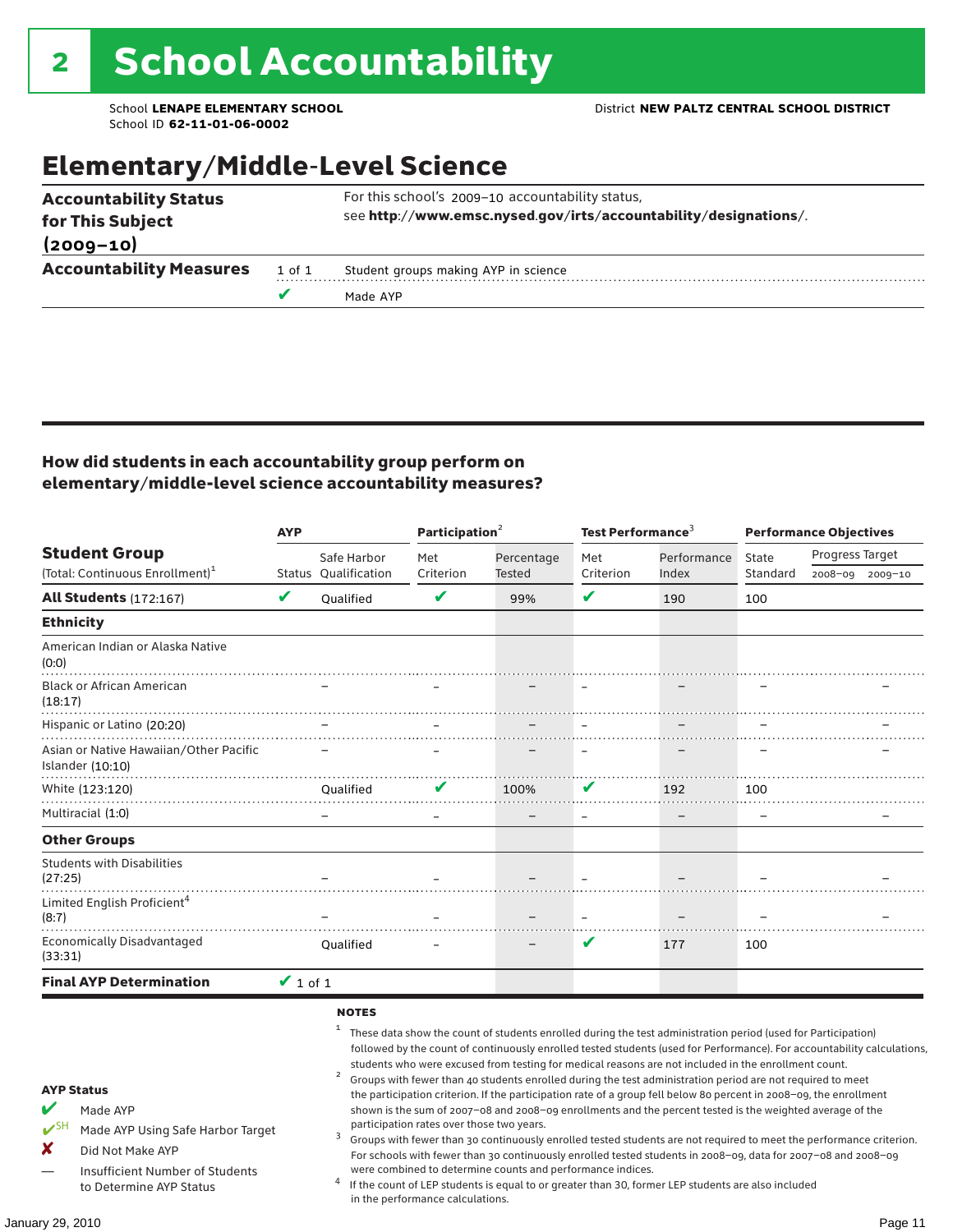### Summary of 2008–09 School Performance

Performance on the State assessments in English language arts, mathematics, and science at the elementary and middle levels is reported in terms of mean scores and the percentage of tested students scoring at or above Level 2, Level 3, and Level 4. Performance on the State assessments in ELA and mathematics at the secondary level is reported in terms of the percentage of students in a cohort scoring at these levels.

|                              | Percentage of students that<br>scored at or above Level 3 | Total<br>Tested |      |
|------------------------------|-----------------------------------------------------------|-----------------|------|
| <b>English Language Arts</b> | 0%                                                        | 50%             | 100% |
| Grade 3                      | 77%                                                       |                 | 171  |
| Grade 4                      | 75%                                                       |                 | 168  |
| Grade 5                      | 94%                                                       |                 | 160  |
| <b>Mathematics</b>           |                                                           |                 |      |
| Grade 3                      | 92%                                                       |                 | 171  |
| Grade 4                      | 84%                                                       |                 | 171  |
| Grade 5                      | 93%                                                       |                 | 162  |
| <b>Science</b>               |                                                           |                 |      |
| Grade 4                      | 92%                                                       |                 | 169  |

School **LENAPE ELEMENTARY SCHOOL** District **NEW PALTZ CENTRAL SCHOOL DISTRICT**

### About the Performance Level Descriptors

#### Level 1: Not Meeting Learning Standards.

Student performance does not demonstrate an understanding of the content expected in the subject and grade level.

#### Level 2: Partially Meeting Learning Standards.

Student performance demonstrates a partial understanding of the content expected in the subject and grade level.

#### Level 3: Meeting Learning Standards.

Student performance demonstrates an understanding of the content expected in the subject and grade level.

#### Level 4: Meeting Learning Standards with Distinction.

Student performance demonstrates a thorough understanding of the content expected in the subject and grade level.

### How are Need/Resource Capacity (N/RC) categories determined?

Districts are divided into high, average, and low need categories based on their ability to meet the special needs of their students with local resources. Districts in the high need category are subdivided into four categories based on enrollment size and, in some cases, number of students per square mile. More information about the categories can be found in the *Report to the Governor and the Legislature on the Educational Status of the State's Schools* at www.emsc.nysed.gov/irts.

#### What are Similar Schools?

In this section, this school's performance is compared with that of similar schools.

Within each N/RC category, the Department identifies Similar Schools: schools that serve similar students and have similar resources. Each school report card compares the school's performance with that of similar schools. The following factors are considered in grouping schools: a) the grade level served by the school and b) rates of student poverty and limited English proficiency. Student poverty levels are indicated by determining the percentage of children in each school who participate in the free-lunch program. By combining these factors, a measure of student need is created and used to place schools into relatively low (lowest quartile), relatively high (highest quartile), and typical (mid-range) groups.

### This School's Similar Schools Group: **14**

All schools in this group are elementary level schools in school districts with average student needs in relation to district resource capacity.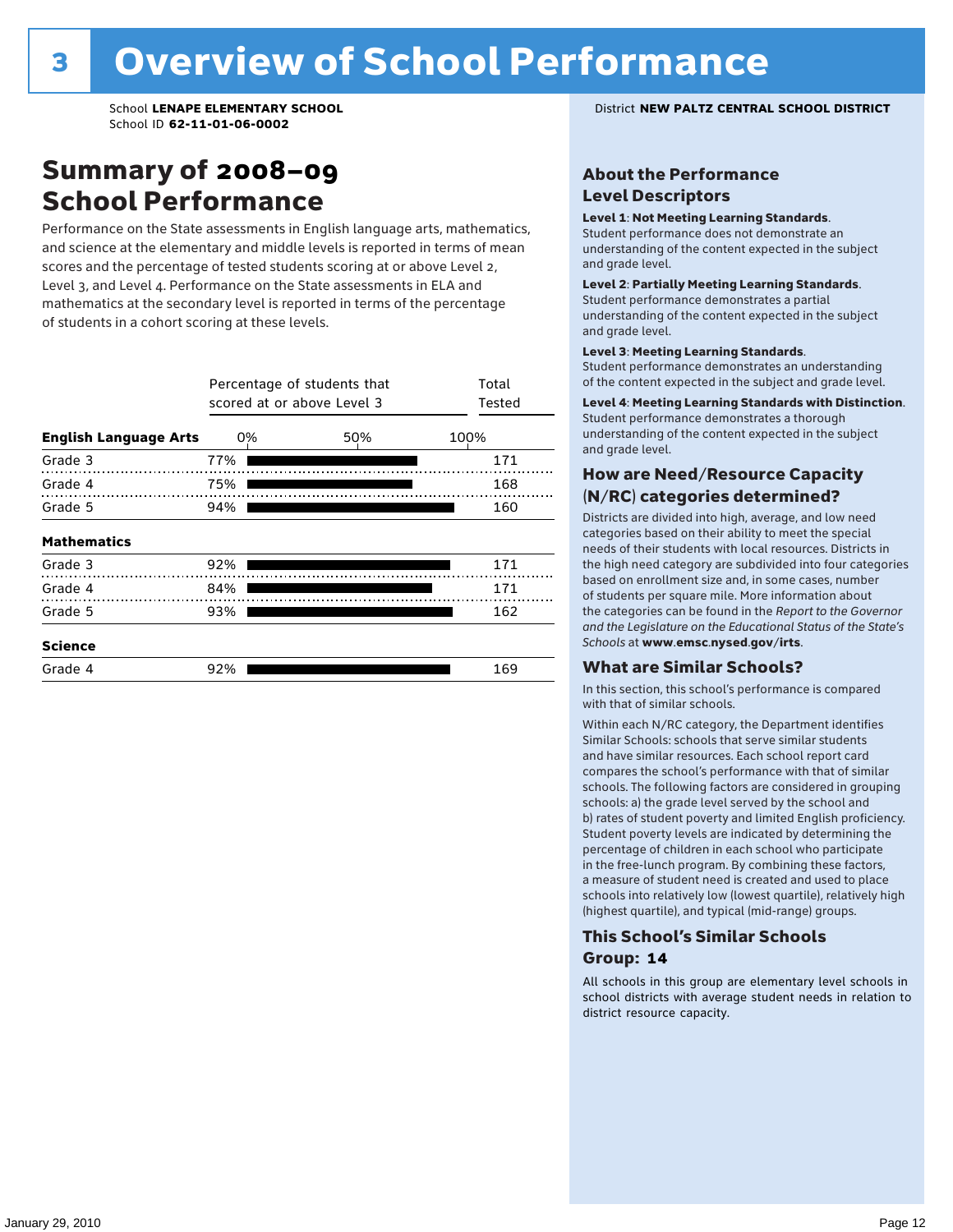# **This School's Results in Grade 3 English Language Arts**

|                                                           |        | <b>This School</b>              |         |                | <b>Similar Schools</b><br>Percentage scoring at level(s): |         |         |  |
|-----------------------------------------------------------|--------|---------------------------------|---------|----------------|-----------------------------------------------------------|---------|---------|--|
|                                                           |        | Percentage scoring at level(s): |         |                |                                                           |         |         |  |
|                                                           |        | $2 - 4$                         | $3 - 4$ | $\overline{4}$ | $2 - 4$                                                   | $3 - 4$ | 4       |  |
| 2009 Mean Score: 673                                      | Range: | 616-780                         | 650-780 | 720-780        |                                                           |         |         |  |
| 2008 Mean Score: 668<br>$\blacksquare$ 2008-09<br>2007-08 | 100%   | 98% <sub>93%</sub>              | 77% 70% | 13% 11%        | 97% 97%                                                   | 81% 78% | 12% 15% |  |
| Number of Tested Students:                                |        | 167 149                         | 131 112 | 23<br>18       |                                                           |         |         |  |

|                                                    |        | 2008-09 School Year |                                 |     | 2007-08 School Year |         |                                 |     |
|----------------------------------------------------|--------|---------------------|---------------------------------|-----|---------------------|---------|---------------------------------|-----|
| <b>Results by</b>                                  | Total  |                     | Percentage scoring at level(s): |     | Total               |         | Percentage scoring at level(s): |     |
| <b>Student Group</b>                               | Tested | $2 - 4$             | $3 - 4$                         | 4   | <b>Tested</b>       | $2 - 4$ | $3 - 4$                         | 4   |
| <b>All Students</b>                                | 171    | 98%                 | 77%                             | 13% | 160                 | 93%     | 70%                             | 11% |
| Female                                             | 96     | 98%                 | 85%                             | 18% | 72                  | 97%     | 76%                             | 11% |
| Male                                               | 75     | 97%                 | 65%                             | 8%  | 88                  | 90%     | 65%                             | 11% |
| American Indian or Alaska Native                   | 1      |                     |                                 |     |                     |         |                                 |     |
| Black or African American                          | 5      |                     |                                 |     | 14                  | 71%     | 57%                             | 0%  |
| Hispanic or Latino                                 | 19     | 95%                 | 63%                             | 5%  | 22                  | 100%    | 45%                             | 5%  |
| Asian or Native Hawaiian/Other<br>Pacific Islander | 6      | 100%                | 100%                            | 50% | 10                  | 90%     | 80%                             | 40% |
| White                                              | 140    | 99%                 | 78%                             | 14% | 114                 | 95%     | 75%                             | 11% |
| Multiracial                                        |        |                     |                                 |     |                     |         |                                 |     |
| Small Group Totals                                 | 6      | 83%                 | 67%                             | 0%  |                     |         |                                 |     |
| <b>General-Education Students</b>                  | 147    | 100%                | 86%                             | 16% | 144                 | 96%     | 76%                             | 13% |
| <b>Students with Disabilities</b>                  | 24     | 83%                 | 17%                             | 0%  | 16                  | 69%     | 19%                             | 0%  |
| English Proficient                                 | 166    | 98%                 | 77%                             | 14% | 154                 | 93%     | 71%                             | 12% |
| Limited English Proficient                         | 5      | 100%                | 60%                             | 0%  | 6                   | 100%    | 33%                             | 0%  |
| Economically Disadvantaged                         | 29     | 100%                | 62%                             | 7%  | 26                  | 77%     | 38%                             | 4%  |
| Not Disadvantaged                                  | 142    | 97%                 | 80%                             | 15% | 134                 | 96%     | 76%                             | 13% |
| Migrant                                            |        |                     |                                 |     |                     |         |                                 |     |
| Not Migrant                                        | 171    | 98%                 | 77%                             | 13% | 160                 | 93%     | 70%                             | 11% |

**NOTES** 

The – symbol indicates that data for a group of students have been suppressed. If a group has fewer than five students,<br>data for that group and the next smallest group(s) are suppressed to protect the privacy of individual

| <b>Other</b>                                                                            | 2008-09 School Year |                                                        |     |     | 2007-08 School Year |                                        |         |     |
|-----------------------------------------------------------------------------------------|---------------------|--------------------------------------------------------|-----|-----|---------------------|----------------------------------------|---------|-----|
| <b>Assessments</b>                                                                      | Total<br>Tested     | Number scoring at level(s):<br>$3 - 4$<br>$2 - 4$<br>4 |     |     | Total<br>Tested     | Number scoring at level(s):<br>$2 - 4$ | $3 - 4$ | 4   |
| New York State Alternate Assessment<br>(NYSAA): Grade 3 Equivalent                      |                     |                                                        |     |     |                     |                                        |         |     |
| New York State English as a Second<br>Language Achievement Test (NYSESLAT)t:<br>Grade 3 |                     | N/A                                                    | N/A | N/A |                     | N/A                                    | N/A     | N/A |

† These counts represent recently arrived LEP students who used the NYSESLAT to fulfill the English language arts participation requirement.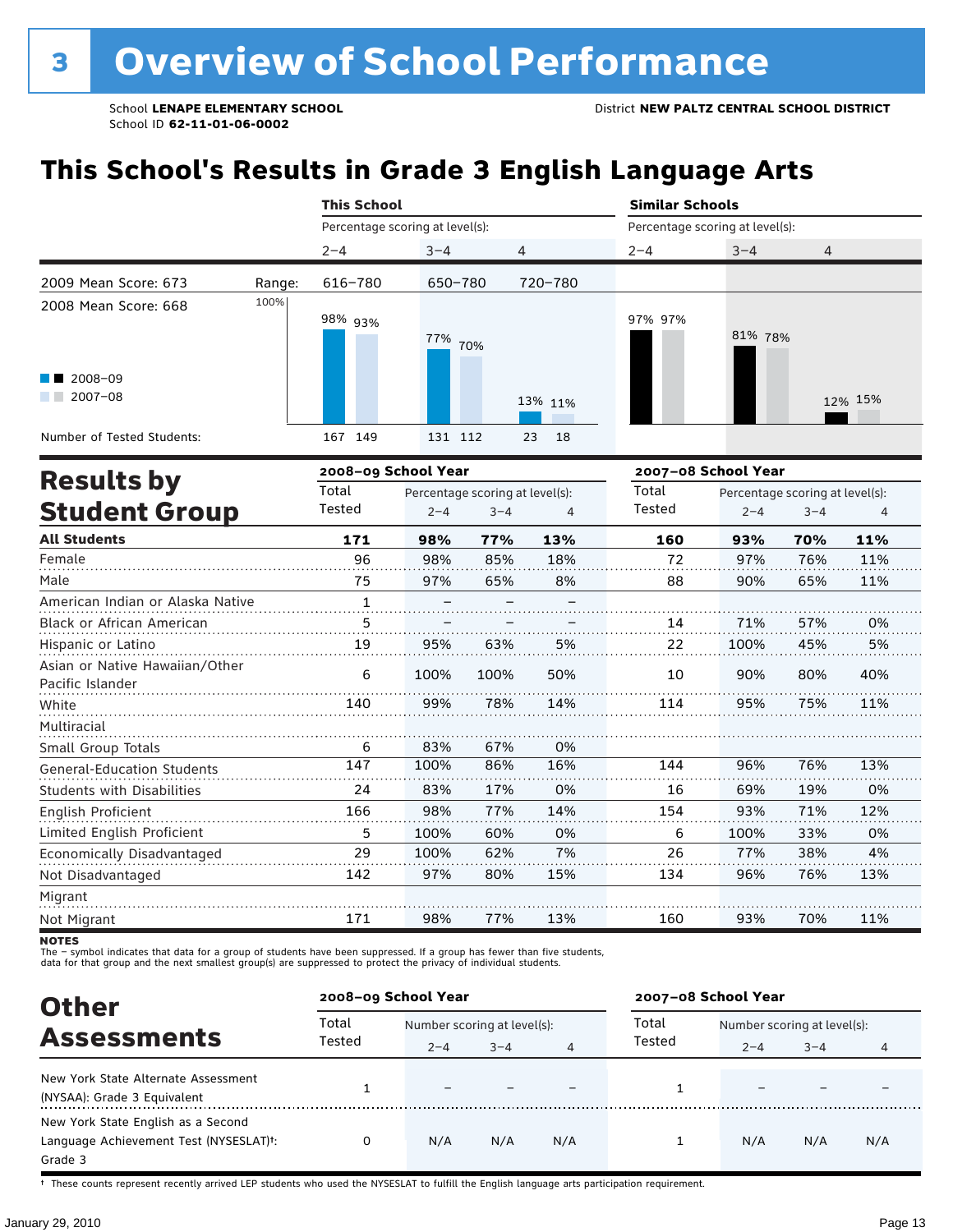# **This School's Results in Grade 3 Mathematics**

|                                                                              |        | <b>This School</b>                        |            |                | <b>Similar Schools</b><br>Percentage scoring at level(s): |         |         |  |
|------------------------------------------------------------------------------|--------|-------------------------------------------|------------|----------------|-----------------------------------------------------------|---------|---------|--|
|                                                                              |        | Percentage scoring at level(s):           |            |                |                                                           |         |         |  |
|                                                                              |        | $2 - 4$                                   | $3 - 4$    | $\overline{4}$ | $2 - 4$                                                   | $3 - 4$ | 4       |  |
| 2009 Mean Score: 684                                                         | Range: | 624-770                                   | 650-770    | 703-770        |                                                           |         |         |  |
| 2008 Mean Score: 669<br>$\blacksquare$ 2008-09<br>2007-08<br><b>Contract</b> | 100%   | 100% <sub>95%</sub>                       | 92%<br>78% | 18%<br>7%      | 99% 99%                                                   | 95% 93% | 27% 27% |  |
| Number of Tested Students:                                                   |        | 171 153                                   | 158 125    | 30<br>11       |                                                           |         |         |  |
|                                                                              |        | $\sim$ $\sim$ $\sim$ $\sim$ $\sim$ $\sim$ |            |                |                                                           | ------  |         |  |

|                                                    |              | 2008-09 School Year |                                 |     | 2007-08 School Year |         |                                 |     |
|----------------------------------------------------|--------------|---------------------|---------------------------------|-----|---------------------|---------|---------------------------------|-----|
| <b>Results by</b>                                  | Total        |                     | Percentage scoring at level(s): |     | Total               |         | Percentage scoring at level(s): |     |
| <b>Student Group</b>                               | Tested       | $2 - 4$             | $3 - 4$                         | 4   | Tested              | $2 - 4$ | $3 - 4$                         | 4   |
| <b>All Students</b>                                | 171          | 100%                | 92%                             | 18% | 161                 | 95%     | 78%                             | 7%  |
| Female                                             | 95           | 100%                | 94%                             | 17% | 72                  | 94%     | 79%                             | 11% |
| Male                                               | 76           | 100%                | 91%                             | 18% | 89                  | 96%     | 76%                             | 3%  |
| American Indian or Alaska Native                   | $\mathbf{1}$ |                     |                                 |     |                     |         |                                 |     |
| Black or African American                          | 5            |                     |                                 |     | 15                  | 67%     | 53%                             | 0%  |
| Hispanic or Latino                                 | 19           | 100%                | 89%                             | 5%  | 22                  | 95%     | 59%                             | 0%  |
| Asian or Native Hawaiian/Other<br>Pacific Islander | 6            | 100%                | 100%                            | 33% | 9                   | 100%    | 100%                            | 22% |
| White                                              | 140          | 100%                | 92%                             | 19% | 115                 | 98%     | 83%                             | 8%  |
| Multiracial                                        |              |                     |                                 |     |                     |         |                                 |     |
| Small Group Totals                                 | 6            | 100%                | 100%                            | 0%  |                     |         |                                 |     |
| <b>General-Education Students</b>                  | 147          | 100%                | 95%                             | 20% | 146                 | 97%     | 81%                             | 8%  |
| <b>Students with Disabilities</b>                  | 24           | 100%                | 79%                             | 0%  | 15                  | 80%     | 47%                             | 0%  |
| English Proficient                                 | 166          | 100%                | 93%                             | 18% | 155                 | 95%     | 79%                             | 7%  |
| Limited English Proficient                         | 5            | 100%                | 80%                             | 0%  | 6                   | 83%     | 50%                             | 0%  |
| Economically Disadvantaged                         | 29           | 100%                | 83%                             | 3%  | 25                  | 92%     | 52%                             | 0%  |
| Not Disadvantaged                                  | 142          | 100%                | 94%                             | 20% | 136                 | 96%     | 82%                             | 8%  |
| Migrant                                            |              |                     |                                 |     |                     |         |                                 |     |
| Not Migrant                                        | 171          | 100%                | 92%                             | 18% | 161                 | 95%     | 78%                             | 7%  |
|                                                    |              |                     |                                 |     |                     |         |                                 |     |

NOTES<br>The – symbol indicates that data for a group of students have been suppressed. If a group has fewer than five students,<br>data for that group and the next smallest group(s) are suppressed to protect the privacy of indi

| <b>Other</b>                                                       | 2008-09 School Year |                             |         | 2007-08 School Year |                             |         |   |
|--------------------------------------------------------------------|---------------------|-----------------------------|---------|---------------------|-----------------------------|---------|---|
| <b>Assessments</b>                                                 | Total               | Number scoring at level(s): |         | Total               | Number scoring at level(s): |         |   |
|                                                                    | Tested              | $2 - 4$                     | $3 - 4$ | Tested              | $2 - 4$                     | $3 - 4$ | 4 |
| New York State Alternate Assessment<br>(NYSAA): Grade 3 Equivalent |                     |                             |         |                     |                             |         |   |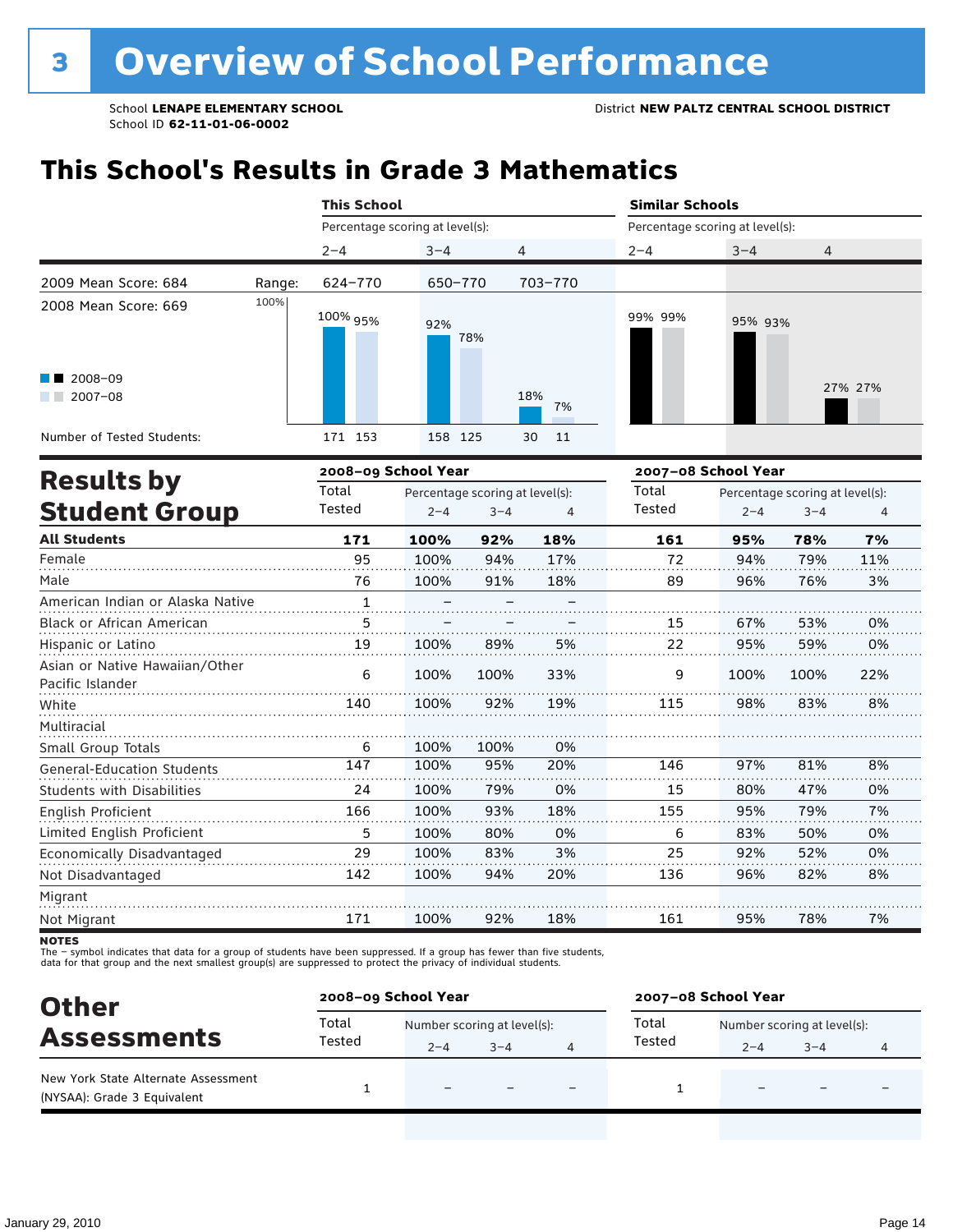# **This School's Results in Grade 4 English Language Arts**

|                                                                   |        | <b>This School</b>              |            |          | <b>Similar Schools</b><br>Percentage scoring at level(s): |         |       |  |
|-------------------------------------------------------------------|--------|---------------------------------|------------|----------|-----------------------------------------------------------|---------|-------|--|
|                                                                   |        | Percentage scoring at level(s): |            |          |                                                           |         |       |  |
|                                                                   |        | $2 - 4$                         | $3 - 4$    | 4        | $2 - 4$                                                   | $3 - 4$ | 4     |  |
| 2009 Mean Score: 672                                              | Range: | 612-775                         | 650-775    | 716-775  |                                                           |         |       |  |
| 2008 Mean Score: 681<br>$\blacksquare$ 2008-09<br>2007-08<br>a ka | 100%   | 93% 97%                         | 91%<br>75% | 7% 12%   | 97% 95%                                                   | 83% 78% | 8% 9% |  |
| Number of Tested Students:                                        |        | 157 160                         | 126 150    | 19<br>11 |                                                           |         |       |  |

| <b>Results by</b>                                  |        | 2008-09 School Year |                                 |     | 2007-08 School Year |         |                                 |     |
|----------------------------------------------------|--------|---------------------|---------------------------------|-----|---------------------|---------|---------------------------------|-----|
|                                                    | Total  |                     | Percentage scoring at level(s): |     | Total               |         | Percentage scoring at level(s): |     |
| <b>Student Group</b>                               | Tested | $2 - 4$             | $3 - 4$                         | 4   | Tested              | $2 - 4$ | $3 - 4$                         | 4   |
| <b>All Students</b>                                | 168    | 93%                 | 75%                             | 7%  | 165                 | 97%     | 91%                             | 12% |
| Female                                             | 77     | 96%                 | 83%                             | 9%  | 78                  | 99%     | 92%                             | 18% |
| Male                                               | 91     | 91%                 | 68%                             | 4%  | 87                  | 95%     | 90%                             | 6%  |
| American Indian or Alaska Native                   |        |                     |                                 |     | 1                   |         |                                 |     |
| <b>Black or African American</b>                   | 17     | 82%                 | 65%                             | 0%  | 9                   | 89%     | 78%                             | 0%  |
| Hispanic or Latino                                 | 20     | 95%                 | 70%                             | 0%  | 7                   | 86%     | 71%                             | 0%  |
| Asian or Native Hawaiian/Other<br>Pacific Islander | 9      | 89%                 | 78%                             | 33% | 6                   |         |                                 |     |
| White                                              | 122    | 95%                 | 77%                             | 7%  | 142                 | 98%     | 92%                             | 13% |
| Multiracial                                        |        |                     |                                 |     |                     |         |                                 |     |
| Small Group Totals                                 |        |                     |                                 |     | 7                   | 100%    | 100%                            | 14% |
| <b>General-Education Students</b>                  | 142    | 99%                 | 85%                             | 8%  | 145                 | 99%     | 95%                             | 13% |
| <b>Students with Disabilities</b>                  | 26     | 65%                 | 19%                             | 0%  | 20                  | 80%     | 60%                             | 0%  |
| English Proficient                                 | 162    | 94%                 | 77%                             | 7%  | 163                 |         |                                 |     |
| Limited English Proficient                         | 6      | 67%                 | 33%                             | 0%  | 2                   |         |                                 |     |
| Economically Disadvantaged                         | 31     | 87%                 | 65%                             | 3%  | 25                  | 92%     | 84%                             | 0%  |
| Not Disadvantaged                                  | 137    | 95%                 | 77%                             | 7%  | 140                 | 98%     | 92%                             | 14% |
| Migrant                                            |        |                     |                                 |     |                     |         |                                 |     |
| Not Migrant                                        | 168    | 93%                 | 75%                             | 7%  | 165                 | 97%     | 91%                             | 12% |

**NOTES** 

The – symbol indicates that data for a group of students have been suppressed. If a group has fewer than five students,<br>data for that group and the next smallest group(s) are suppressed to protect the privacy of individual

| <b>Other</b>                                                                                         | 2008-09 School Year |                             |         |     | 2007-08 School Year |                             |         |     |
|------------------------------------------------------------------------------------------------------|---------------------|-----------------------------|---------|-----|---------------------|-----------------------------|---------|-----|
|                                                                                                      | Total               | Number scoring at level(s): |         |     | Total               | Number scoring at level(s): |         |     |
| <b>Assessments</b>                                                                                   | Tested              | $2 - 4$                     | $3 - 4$ | 4   | Tested              | $2 - 4$                     | $3 - 4$ | 4   |
| New York State Alternate Assessment<br>(NYSAA): Grade 4 Equivalent                                   |                     |                             |         |     | 0                   |                             |         |     |
| New York State English as a Second<br>Language Achievement Test (NYSESLAT) <sup>+</sup> :<br>Grade 4 |                     | N/A                         | N/A     | N/A | 0                   | N/A                         | N/A     | N/A |

† These counts represent recently arrived LEP students who used the NYSESLAT to fulfill the English language arts participation requirement.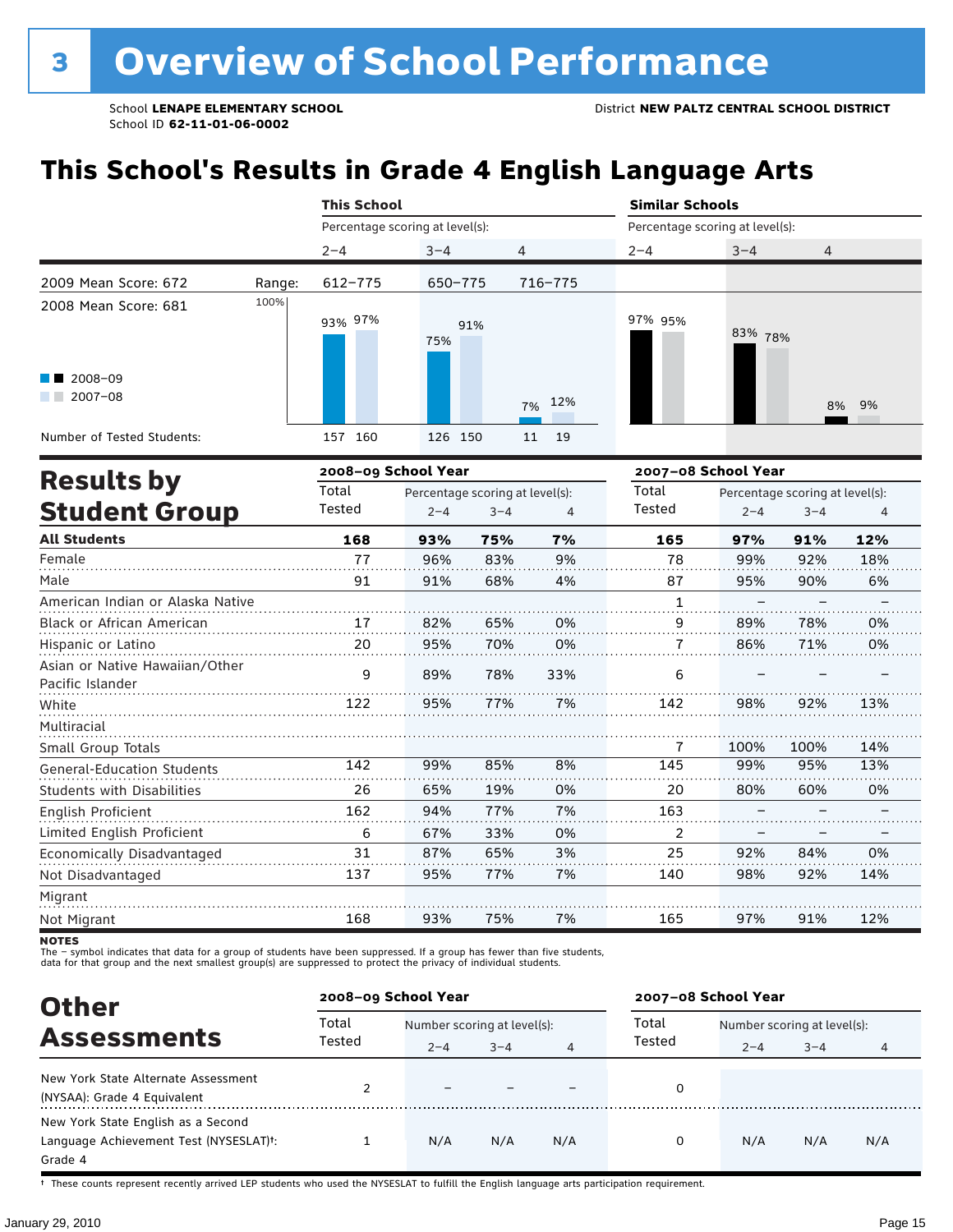# **This School's Results in Grade 4 Mathematics**

|                                                                          |        | <b>This School</b>              |         |          | <b>Similar Schools</b> |                                 |         |  |  |  |
|--------------------------------------------------------------------------|--------|---------------------------------|---------|----------|------------------------|---------------------------------|---------|--|--|--|
|                                                                          |        | Percentage scoring at level(s): |         |          |                        | Percentage scoring at level(s): |         |  |  |  |
|                                                                          |        | $2 - 4$                         | $3 - 4$ | 4        | $2 - 4$                | $3 - 4$                         | 4       |  |  |  |
| 2009 Mean Score: 683                                                     | Range: | 622-800                         | 650-800 | 702-800  |                        |                                 |         |  |  |  |
| 2008 Mean Score: 687<br>$\blacksquare$ 2008-09<br>2007-08<br>a kacamatan | 100%   | 96% 97%                         | 84% 90% | 31% 33%  | 98% 97%                | 90% 88%                         | 35% 30% |  |  |  |
| Number of Tested Students:                                               |        | 160<br>165                      | 144 148 | 53<br>54 |                        |                                 |         |  |  |  |
| Deedle ku                                                                |        | 2008-09 School Year             |         |          |                        | 2007-08 School Year             |         |  |  |  |

|        |         |         |                     | 2007–08 School Year             |         |         |                                 |
|--------|---------|---------|---------------------|---------------------------------|---------|---------|---------------------------------|
| Total  |         |         |                     | Total                           |         |         |                                 |
| Tested | $2 - 4$ | $3 - 4$ | 4                   | <b>Tested</b>                   | $2 - 4$ | $3 - 4$ | 4                               |
| 171    | 96%     | 84%     | 31%                 | 165                             | 97%     | 90%     | 33%                             |
| 77     | 97%     | 86%     | 30%                 | 78                              | 97%     | 91%     | 31%                             |
| 94     | 96%     | 83%     | 32%                 | 87                              | 97%     | 89%     | 34%                             |
|        |         |         |                     | 1                               |         |         |                                 |
| 17     | 88%     | 65%     | 0%                  | 9                               | 100%    | 56%     | 0%                              |
| 20     | 100%    | 75%     | 10%                 | 7                               | 71%     | 71%     | 43%                             |
| 10     |         |         |                     | 6                               |         |         |                                 |
| 123    | 97%     | 88%     | 37%                 | 142                             | 98%     | 92%     | 33%                             |
|        |         |         |                     |                                 |         |         |                                 |
| 11     | 100%    | 91%     | 55%                 | 7                               | 100%    | 100%    | 57%                             |
| 145    | 98%     | 90%     | 37%                 | 144                             | 99%     | 97%     | 38%                             |
| 26     | 88%     | 50%     | 0%                  | 21                              | 81%     | 38%     | 0%                              |
| 163    | 96%     | 85%     | 32%                 | 164                             |         |         |                                 |
| 8      | 100%    | 75%     | 13%                 | 1                               |         |         |                                 |
| 33     | 91%     | 67%     | 18%                 | 24                              | 92%     | 71%     | 13%                             |
| 138    | 98%     | 88%     | 34%                 | 141                             | 98%     | 93%     | 36%                             |
|        |         |         |                     |                                 |         |         |                                 |
| 171    | 96%     | 84%     | 31%                 | 165                             | 97%     | 90%     | 33%                             |
|        |         |         | 2008–09 School Year | Percentage scoring at level(s): |         |         | Percentage scoring at level(s): |

**NOTES** 

The – symbol indicates that data for a group of students have been suppressed. If a group has fewer than five students,<br>data for that group and the next smallest group(s) are suppressed to protect the privacy of individual

| <b>Other</b>                                                       | 2008-09 School Year |                             |         |                          | 2007-08 School Year |                             |         |   |  |
|--------------------------------------------------------------------|---------------------|-----------------------------|---------|--------------------------|---------------------|-----------------------------|---------|---|--|
|                                                                    | Total<br>Tested     | Number scoring at level(s): |         |                          | Total               | Number scoring at level(s): |         |   |  |
| <b>Assessments</b>                                                 |                     | $2 - 4$                     | $3 - 4$ |                          | Tested              | $2 - 4$                     | $3 - 4$ | 4 |  |
| New York State Alternate Assessment<br>(NYSAA): Grade 4 Equivalent |                     | $\overline{\phantom{0}}$    |         | $\overline{\phantom{0}}$ |                     |                             |         |   |  |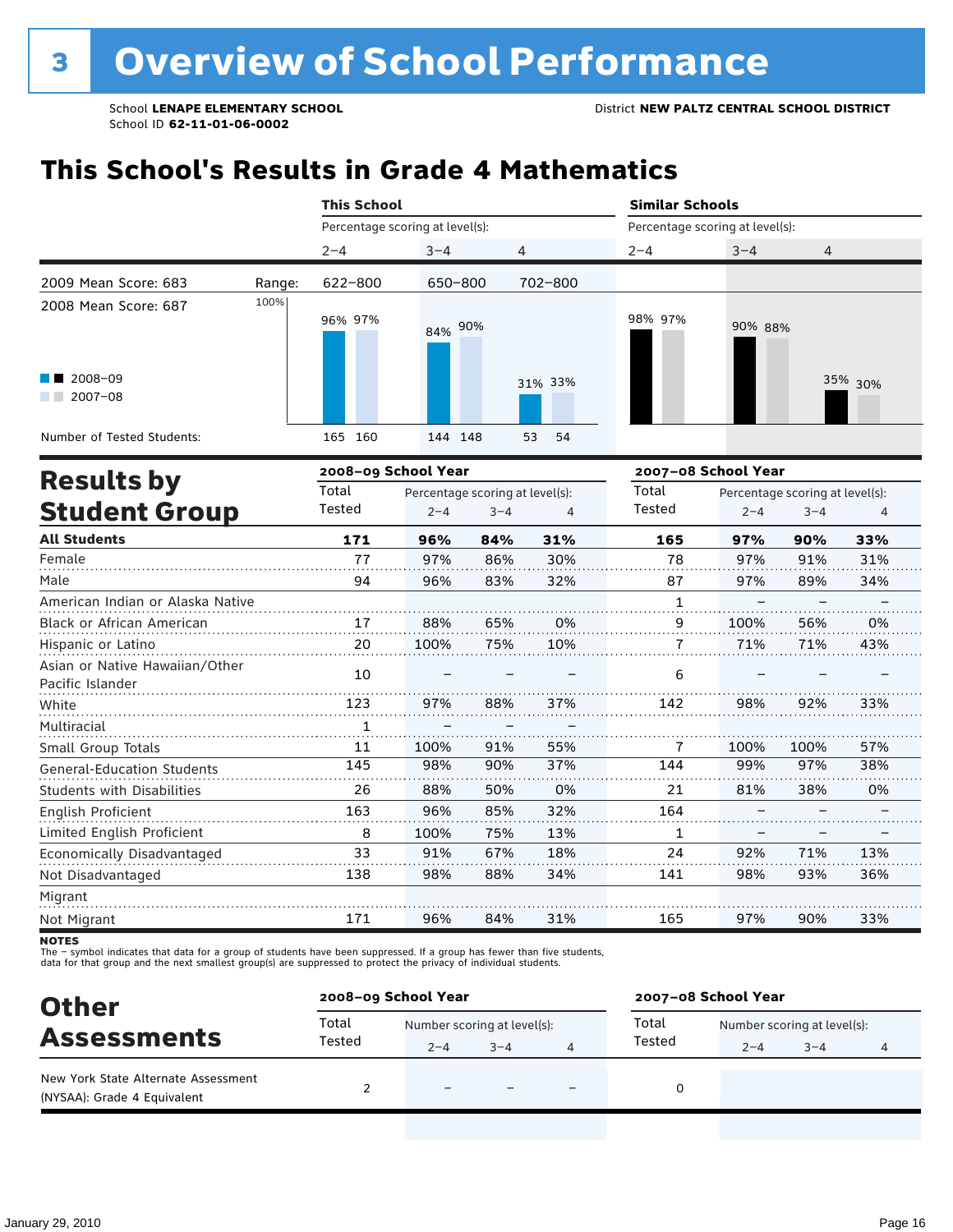### **This School's Results in Grade 4 Science**

|                                                                                 |        | <b>This School</b>              |            |            |         | <b>Similar Schools</b><br>Percentage scoring at level(s): |            |  |  |  |
|---------------------------------------------------------------------------------|--------|---------------------------------|------------|------------|---------|-----------------------------------------------------------|------------|--|--|--|
|                                                                                 |        | Percentage scoring at level(s): |            |            |         |                                                           |            |  |  |  |
|                                                                                 |        | $2 - 4$                         | $3 - 4$    | 4          | $2 - 4$ | $3 - 4$                                                   | 4          |  |  |  |
| 2009 Mean Score: 85                                                             | Range: | $45 - 100$                      | $65 - 100$ | $85 - 100$ |         |                                                           |            |  |  |  |
| 2008 Mean Score: 85<br>$\blacksquare$ 2008-09<br>$2007 - 08$<br><b>Contract</b> | 100%   | 97% 98%                         | 92% 93%    | 67% 64%    | 99% 99% | 95% 94%                                                   | 69%<br>60% |  |  |  |
| Number of Tested Students:                                                      |        | 164 161                         | 156 152    | 113 105    |         |                                                           |            |  |  |  |
| 2008-09 School Year<br><b>Doculte hy</b>                                        |        |                                 |            |            |         | 2007-08 School Year                                       |            |  |  |  |

|        |         |         |                     | 2007–08 School Year             |         |         |                                 |
|--------|---------|---------|---------------------|---------------------------------|---------|---------|---------------------------------|
| Total  |         |         |                     | Total                           |         |         |                                 |
| Tested | $2 - 4$ | $3 - 4$ | 4                   | Tested                          | $2 - 4$ | $3 - 4$ | 4                               |
| 169    | 97%     | 92%     | 67%                 | 164                             | 98%     | 93%     | 64%                             |
| 76     | 99%     | 95%     | 67%                 | 78                              | 99%     | 92%     | 62%                             |
| 93     | 96%     | 90%     | 67%                 | 86                              | 98%     | 93%     | 66%                             |
|        |         |         |                     | 1                               |         |         |                                 |
| 16     | 94%     | 81%     | 50%                 | 9                               | 89%     | 56%     | 22%                             |
| 20     | 100%    | 95%     | 40%                 | 7                               | 86%     | 71%     | 43%                             |
| 10     |         |         |                     | 6                               |         |         |                                 |
| 122    | 98%     | 93%     | 72%                 | 141                             | 99%     | 96%     | 67%                             |
|        |         |         |                     |                                 |         |         |                                 |
| 11     | 91%     | 91%     | 82%                 | 7                               | 100%    | 100%    | 86%                             |
| 145    | 98%     | 94%     | 73%                 | 144                             | 99%     | 97%     | 71%                             |
| 24     | 92%     | 83%     | 29%                 | 20                              | 95%     | 60%     | 15%                             |
| 161    | 98%     | 93%     | 69%                 | 163                             |         |         |                                 |
| 8      | 75%     | 75%     | 25%                 | 1                               |         |         |                                 |
| 32     | 94%     | 81%     | 34%                 | 23                              | 91%     | 74%     | 43%                             |
| 137    | 98%     | 95%     | 74%                 | 141                             | 99%     | 96%     | 67%                             |
|        |         |         |                     |                                 |         |         |                                 |
| 169    | 97%     | 92%     | 67%                 | 164                             | 98%     | 93%     | 64%                             |
|        |         |         | 2008–09 School Year | Percentage scoring at level(s): |         |         | Percentage scoring at level(s): |

**NOTES** 

The – symbol indicates that data for a group of students have been suppressed. If a group has fewer than five students,<br>data for that group and the next smallest group(s) are suppressed to protect the privacy of individual

| <b>Other</b>                                                       |                 | 2008-09 School Year         |         |  |        | 2007-08 School Year         |         |   |  |
|--------------------------------------------------------------------|-----------------|-----------------------------|---------|--|--------|-----------------------------|---------|---|--|
| <b>Assessments</b>                                                 | Total<br>Tested | Number scoring at level(s): |         |  | Total  | Number scoring at level(s): |         |   |  |
|                                                                    |                 | $2 - 4$                     | $3 - 4$ |  | Tested | $2 - 4$                     | $3 - 4$ | 4 |  |
| New York State Alternate Assessment<br>(NYSAA): Grade 4 Equivalent |                 | $\equiv$                    |         |  | 0      |                             |         |   |  |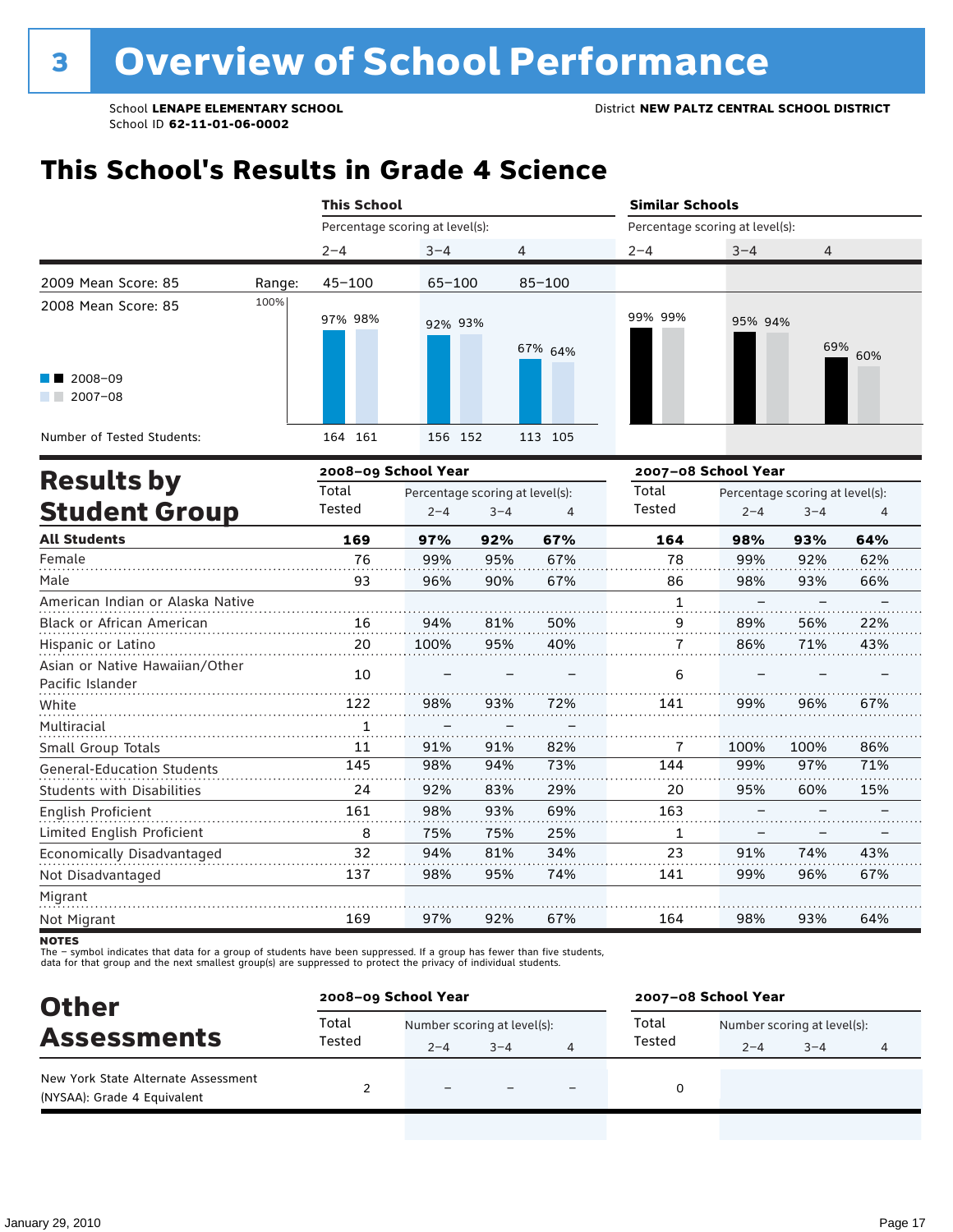# **This School's Results in Grade 5 English Language Arts**

|                                                               |                     | <b>This School</b>              |         |                     | <b>Similar Schools</b> |                                 |           |  |  |  |
|---------------------------------------------------------------|---------------------|---------------------------------|---------|---------------------|------------------------|---------------------------------|-----------|--|--|--|
|                                                               |                     | Percentage scoring at level(s): |         |                     |                        | Percentage scoring at level(s): |           |  |  |  |
|                                                               |                     | $2 - 4$                         | $3 - 4$ | 4                   | $2 - 4$                | $3 - 4$                         | 4         |  |  |  |
| 2009 Mean Score: 686                                          | Range:              | 608-795                         | 650-795 | 711-795             |                        |                                 |           |  |  |  |
| 2008 Mean Score: 673<br>$\blacksquare$ 2008-09<br>$2007 - 08$ | 100%                | 99% 99%                         | 94% 88% | 19%<br>4%           | 100% 99%               | 89% 84%                         | 16%<br>7% |  |  |  |
| Number of Tested Students:                                    |                     | 159<br>159                      | 150 141 | $6^{\circ}$<br>30   |                        |                                 |           |  |  |  |
| <b>Results by</b>                                             | 2008-09 School Year |                                 |         | 2007-08 School Year |                        |                                 |           |  |  |  |

|        |         |         |                     | 2007–08 School Year                  |         |         |                                         |  |
|--------|---------|---------|---------------------|--------------------------------------|---------|---------|-----------------------------------------|--|
| Total  |         |         |                     | Total                                |         |         |                                         |  |
| Tested | $2 - 4$ | $3 - 4$ |                     | Tested                               | $2 - 4$ | $3 - 4$ | 4                                       |  |
| 160    | 99%     | 94%     | 19%                 | 161                                  | 99%     | 88%     | 4%                                      |  |
| 77     | 100%    | 94%     | 16%                 | 69                                   | 100%    | 93%     | 9%                                      |  |
| 83     | 99%     | 94%     | 22%                 | 92                                   | 98%     | 84%     | 0%                                      |  |
| 1      |         |         |                     |                                      |         |         |                                         |  |
| 9      | 89%     | 67%     | 11%                 | 13                                   | 100%    | 92%     | 0%                                      |  |
| 8      | 100%    | 75%     | 0%                  | 12                                   | 100%    | 75%     | 0%                                      |  |
|        |         |         |                     |                                      |         |         | 20%                                     |  |
|        |         |         |                     |                                      |         |         |                                         |  |
| 136    | 100%    | 96%     | 20%                 | 131                                  | 98%     | 88%     | 4%                                      |  |
|        |         |         |                     |                                      |         |         |                                         |  |
| 7      | 100%    | 100%    | 29%                 |                                      |         |         |                                         |  |
| 142    | 99%     | 97%     | 20%                 | 137                                  | 99%     | 94%     | 4%                                      |  |
| 18     | 100%    | 67%     | 6%                  | 24                                   | 96%     | 50%     | 4%                                      |  |
| 158    |         |         |                     | 160                                  |         |         |                                         |  |
| 2      |         |         |                     | 1                                    |         |         |                                         |  |
| 32     | 97%     | 78%     | 6%                  | 24                                   | 100%    | 67%     | 0%                                      |  |
| 128    | 100%    | 98%     | 22%                 | 137                                  | 99%     | 91%     | 4%                                      |  |
|        |         |         |                     |                                      |         |         |                                         |  |
| 160    | 99%     | 94%     | 19%                 | 161                                  | 99%     | 88%     | 4%                                      |  |
|        | 6       |         | 2008–09 School Year | Percentage scoring at level(s):<br>4 | 5       | 100%    | Percentage scoring at level(s):<br>100% |  |

**NOTES** 

The – symbol indicates that data for a group of students have been suppressed. If a group has fewer than five students,<br>data for that group and the next smallest group(s) are suppressed to protect the privacy of individual

| <b>Other</b>                                                                            |                 | 2008-09 School Year         |         |     | 2007-08 School Year |                             |         |     |  |
|-----------------------------------------------------------------------------------------|-----------------|-----------------------------|---------|-----|---------------------|-----------------------------|---------|-----|--|
|                                                                                         | Total<br>Tested | Number scoring at level(s): |         |     | Total               | Number scoring at level(s): |         |     |  |
| <b>Assessments</b>                                                                      |                 | $2 - 4$                     | $3 - 4$ | 4   | Tested              | $2 - 4$                     | $3 - 4$ | 4   |  |
| New York State Alternate Assessment<br>(NYSAA): Grade 5 Equivalent                      |                 |                             |         |     |                     |                             |         |     |  |
| New York State English as a Second<br>Language Achievement Test (NYSESLAT)t:<br>Grade 5 |                 | N/A                         | N/A     | N/A | $\Omega$            | N/A                         | N/A     | N/A |  |

† These counts represent recently arrived LEP students who used the NYSESLAT to fulfill the English language arts participation requirement.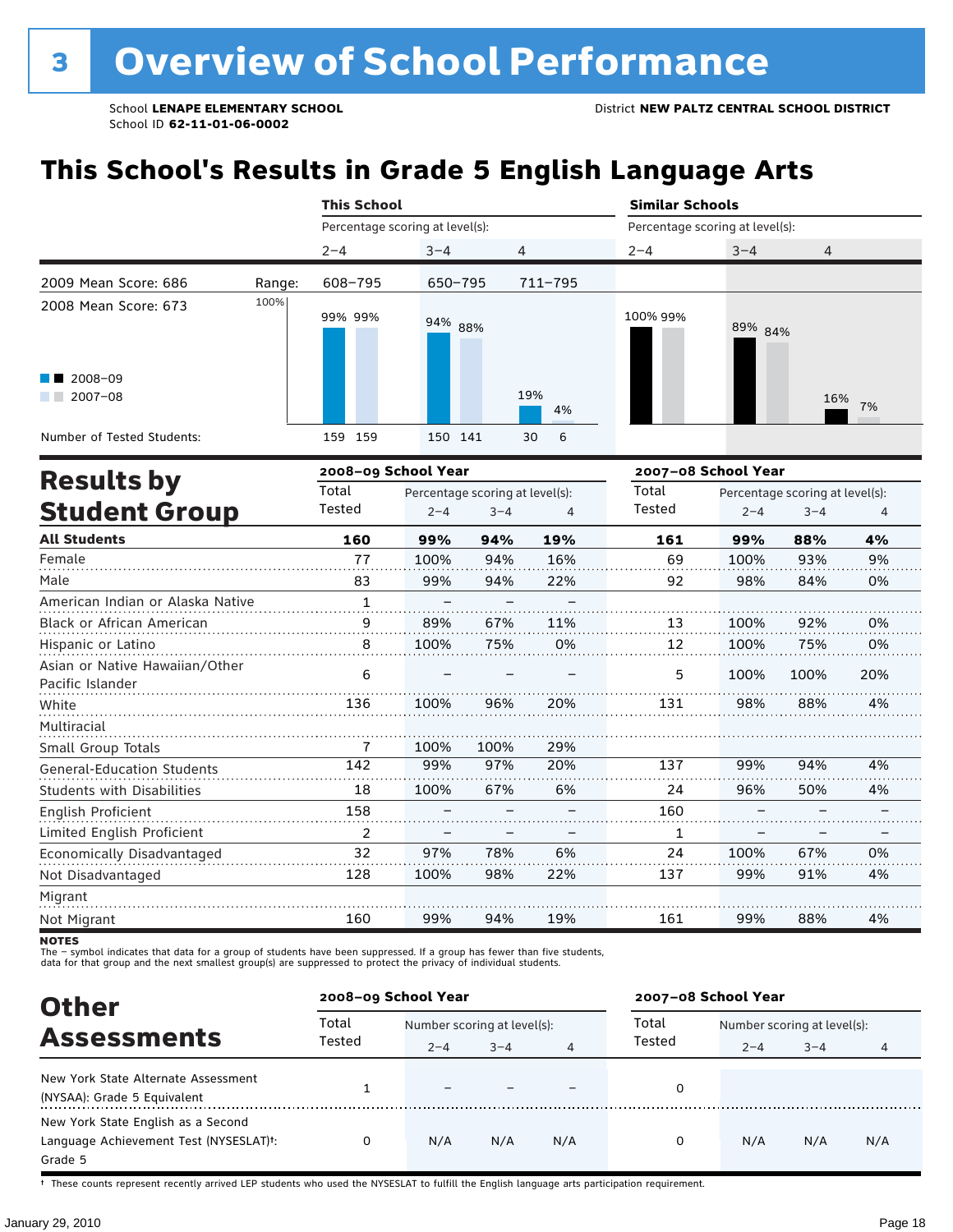## **This School's Results in Grade 5 Mathematics**

|                                             |        | <b>This School</b>              |         |            | <b>Similar Schools</b><br>Percentage scoring at level(s): |         |            |  |  |
|---------------------------------------------|--------|---------------------------------|---------|------------|-----------------------------------------------------------|---------|------------|--|--|
|                                             |        | Percentage scoring at level(s): |         |            |                                                           |         |            |  |  |
|                                             |        | $2 - 4$                         | $3 - 4$ | 4          | $2 - 4$                                                   | $3 - 4$ | 4          |  |  |
| 2009 Mean Score: 690                        | Range: | 619-780                         | 650-780 | 699-780    |                                                           |         |            |  |  |
| 2008 Mean Score: 681                        | 100%   | 99% 96%                         | 93% 91% |            | 99% 98%                                                   | 92% 88% |            |  |  |
| $\blacksquare$ 2008-09<br>2007-08<br>a kara |        |                                 |         | 37%<br>20% |                                                           |         | 37%<br>27% |  |  |
| Number of Tested Students:                  |        | 160 153                         | 151 145 | 60<br>32   |                                                           |         |            |  |  |

| <b>Results by</b>                                  |              | 2008-09 School Year |                                 |     | 2007-08 School Year |         |                                 |     |  |
|----------------------------------------------------|--------------|---------------------|---------------------------------|-----|---------------------|---------|---------------------------------|-----|--|
|                                                    | Total        |                     | Percentage scoring at level(s): |     | Total               |         | Percentage scoring at level(s): |     |  |
| <b>Student Group</b>                               | Tested       | $2 - 4$             | $3 - 4$                         | 4   | Tested              | $2 - 4$ | $3 - 4$                         | 4   |  |
| <b>All Students</b>                                | 162          | 99%                 | 93%                             | 37% | 160                 | 96%     | 91%                             | 20% |  |
| Female                                             | 77           | 99%                 | 94%                             | 40% | 68                  | 94%     | 91%                             | 18% |  |
| Male                                               | 85           | 99%                 | 93%                             | 34% | 92                  | 97%     | 90%                             | 22% |  |
| American Indian or Alaska Native                   | $\mathbf{1}$ |                     |                                 |     |                     |         |                                 |     |  |
| Black or African American                          | 8            | 100%                | 75%                             | 13% | 13                  | 100%    | 92%                             | 15% |  |
| Hispanic or Latino                                 | 9            | 89%                 | 78%                             | 44% | 12                  | 75%     | 75%                             | 8%  |  |
| Asian or Native Hawaiian/Other<br>Pacific Islander | 6            |                     |                                 |     | 5                   | 100%    | 80%                             | 0%  |  |
| White                                              | 138          | 99%                 | 95%                             | 36% | 130                 | 97%     | 92%                             | 22% |  |
| Multiracial                                        |              |                     |                                 |     |                     |         |                                 |     |  |
| Small Group Totals                                 | 7            | 100%                | 100%                            | 71% |                     |         |                                 |     |  |
| <b>General-Education Students</b>                  | 144          | 100%                | 97%                             | 42% | 137                 | 99%     | 96%                             | 22% |  |
| <b>Students with Disabilities</b>                  | 18           | 89%                 | 61%                             | 0%  | 23                  | 74%     | 61%                             | 9%  |  |
| English Proficient                                 | 160          |                     |                                 |     | 159                 |         |                                 |     |  |
| Limited English Proficient                         | 2            |                     |                                 |     | 1                   |         |                                 |     |  |
| Economically Disadvantaged                         | 32           | 97%                 | 81%                             | 16% | 24                  | 83%     | 71%                             | 8%  |  |
| Not Disadvantaged                                  | 130          | 99%                 | 96%                             | 42% | 136                 | 98%     | 94%                             | 22% |  |
| Migrant                                            |              |                     |                                 |     |                     |         |                                 |     |  |
| Not Migrant                                        | 162          | 99%                 | 93%                             | 37% | 160                 | 96%     | 91%                             | 20% |  |

**NOTES** 

The – symbol indicates that data for a group of students have been suppressed. If a group has fewer than five students,<br>data for that group and the next smallest group(s) are suppressed to protect the privacy of individual

| <b>Other</b>                                                       | 2008-09 School Year |                             |         |   | 2007-08 School Year |                             |         |   |  |
|--------------------------------------------------------------------|---------------------|-----------------------------|---------|---|---------------------|-----------------------------|---------|---|--|
| <b>Assessments</b>                                                 | Total<br>Tested     | Number scoring at level(s): |         |   | Total               | Number scoring at level(s): |         |   |  |
|                                                                    |                     | $2 - 4$                     | $3 - 4$ | 4 | Tested              | $2 - 4$                     | $3 - 4$ | 4 |  |
| New York State Alternate Assessment<br>(NYSAA): Grade 5 Equivalent |                     |                             |         |   | 0                   |                             |         |   |  |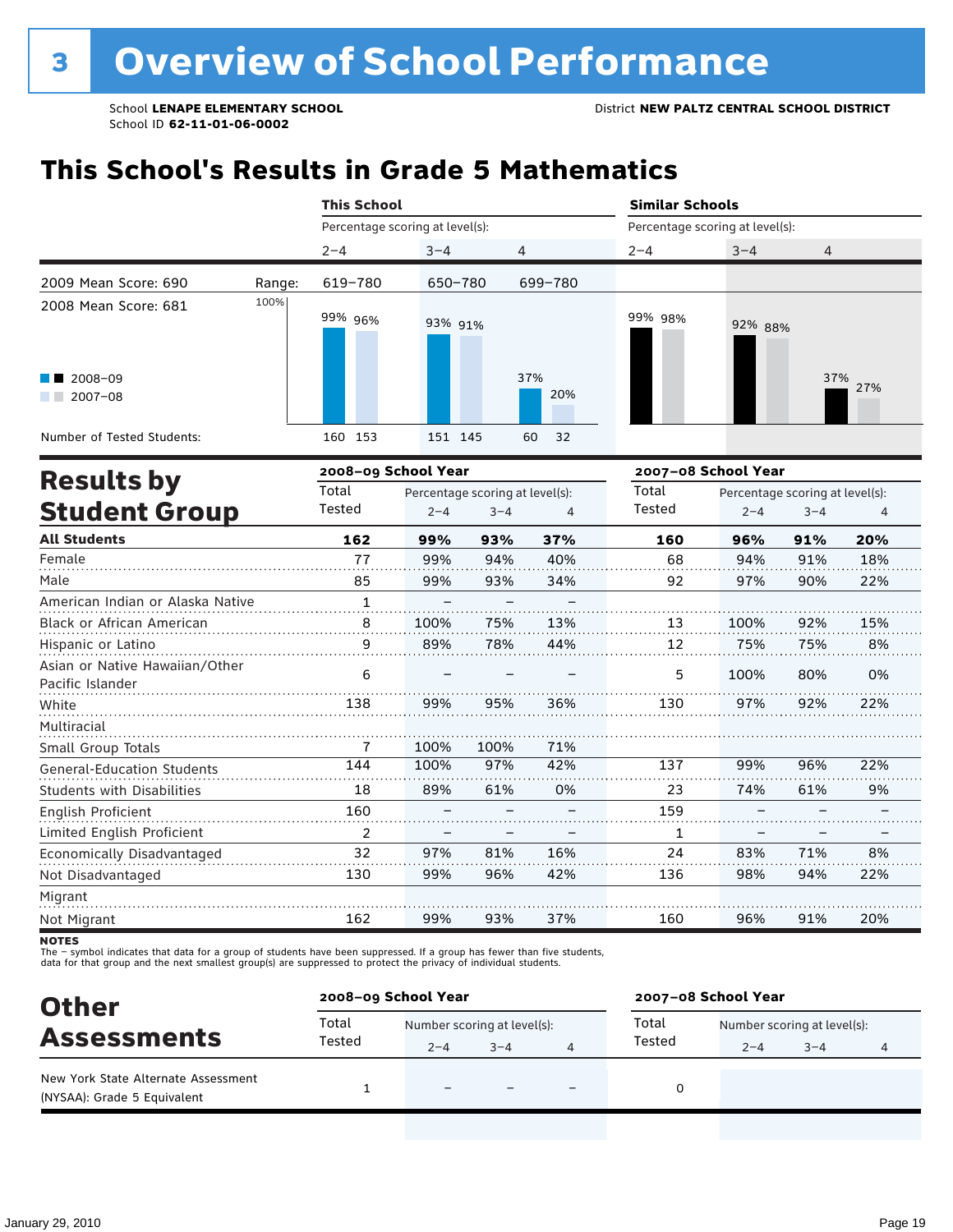# **This School's Results in Grade 6 English Language Arts**

|                                                                                                                                                                                                                                             | <b>This School</b> |                                 |                                 |               | <b>Similar Schools</b>          |                                 |  |  |  |
|---------------------------------------------------------------------------------------------------------------------------------------------------------------------------------------------------------------------------------------------|--------------------|---------------------------------|---------------------------------|---------------|---------------------------------|---------------------------------|--|--|--|
|                                                                                                                                                                                                                                             |                    | Percentage scoring at level(s): |                                 |               | Percentage scoring at level(s): |                                 |  |  |  |
|                                                                                                                                                                                                                                             | $2 - 4$            | $3 - 4$                         | 4                               | $2 - 4$       | $3 - 4$                         | 4                               |  |  |  |
|                                                                                                                                                                                                                                             | Range:             |                                 |                                 |               |                                 |                                 |  |  |  |
| 100%                                                                                                                                                                                                                                        |                    |                                 |                                 |               |                                 |                                 |  |  |  |
|                                                                                                                                                                                                                                             |                    |                                 |                                 |               |                                 |                                 |  |  |  |
|                                                                                                                                                                                                                                             |                    |                                 |                                 |               |                                 |                                 |  |  |  |
|                                                                                                                                                                                                                                             |                    |                                 |                                 |               |                                 |                                 |  |  |  |
| 2008-09<br>$\blacksquare$ 2007-08                                                                                                                                                                                                           |                    |                                 |                                 |               |                                 |                                 |  |  |  |
|                                                                                                                                                                                                                                             |                    |                                 |                                 |               |                                 |                                 |  |  |  |
| Number of Tested Students:                                                                                                                                                                                                                  |                    |                                 |                                 |               |                                 |                                 |  |  |  |
|                                                                                                                                                                                                                                             |                    | 2008-09 School Year             |                                 |               | 2007-08 School Year             |                                 |  |  |  |
| <b>Results by</b>                                                                                                                                                                                                                           | Total              |                                 | Percentage scoring at level(s): | Total         |                                 | Percentage scoring at level(s): |  |  |  |
| <b>Student Group</b>                                                                                                                                                                                                                        | Tested             | $2 - 4$                         | $3 - 4$<br>4                    | <b>Tested</b> | $2 - 4$                         | $3 - 4$<br>4                    |  |  |  |
| <b>All Students</b>                                                                                                                                                                                                                         |                    |                                 |                                 |               |                                 |                                 |  |  |  |
| Female                                                                                                                                                                                                                                      |                    |                                 |                                 |               |                                 |                                 |  |  |  |
| Male                                                                                                                                                                                                                                        |                    |                                 |                                 |               |                                 |                                 |  |  |  |
| American Indian or Alaska Native                                                                                                                                                                                                            |                    |                                 |                                 |               |                                 |                                 |  |  |  |
| Black or African American                                                                                                                                                                                                                   |                    |                                 |                                 |               |                                 |                                 |  |  |  |
| Hispanic or Latino                                                                                                                                                                                                                          |                    |                                 |                                 |               |                                 |                                 |  |  |  |
| Asian or Native Hawaiian/Other                                                                                                                                                                                                              |                    |                                 |                                 |               |                                 |                                 |  |  |  |
| Pacific Islander                                                                                                                                                                                                                            |                    |                                 |                                 |               |                                 |                                 |  |  |  |
| White                                                                                                                                                                                                                                       |                    |                                 |                                 |               |                                 |                                 |  |  |  |
| Multiracial                                                                                                                                                                                                                                 |                    |                                 |                                 |               |                                 |                                 |  |  |  |
| Small Group Totals                                                                                                                                                                                                                          |                    |                                 |                                 |               |                                 |                                 |  |  |  |
| <b>General-Education Students</b>                                                                                                                                                                                                           |                    |                                 |                                 |               |                                 |                                 |  |  |  |
| <b>Students with Disabilities</b>                                                                                                                                                                                                           |                    |                                 |                                 |               |                                 |                                 |  |  |  |
| English Proficient<br>Limited English Proficient                                                                                                                                                                                            |                    |                                 |                                 |               |                                 |                                 |  |  |  |
| Economically Disadvantaged                                                                                                                                                                                                                  |                    |                                 |                                 |               |                                 |                                 |  |  |  |
| Not Disadvantaged                                                                                                                                                                                                                           |                    |                                 |                                 |               |                                 |                                 |  |  |  |
| Migrant                                                                                                                                                                                                                                     |                    |                                 |                                 |               |                                 |                                 |  |  |  |
| Not Migrant                                                                                                                                                                                                                                 |                    |                                 |                                 |               |                                 |                                 |  |  |  |
| NOTES                                                                                                                                                                                                                                       |                    |                                 |                                 |               |                                 |                                 |  |  |  |
| The - symbol indicates that data for a group of students have been suppressed. If a group has fewer than five students,<br>data for that group and the next smallest group(s) are suppressed to protect the privacy of individual students. |                    |                                 |                                 |               |                                 |                                 |  |  |  |

| <b>Other</b>                                                                                         | 2008-09 School Year |                             |         |     | 2007-08 School Year |                             |         |     |  |
|------------------------------------------------------------------------------------------------------|---------------------|-----------------------------|---------|-----|---------------------|-----------------------------|---------|-----|--|
| <b>Assessments</b>                                                                                   | Total<br>Tested     | Number scoring at level(s): |         |     | Total               | Number scoring at level(s): |         |     |  |
|                                                                                                      |                     | $2 - 4$                     | $3 - 4$ | 4   | Tested              | $2 - 4$                     | $3 - 4$ | 4   |  |
| New York State Alternate Assessment<br>(NYSAA): Grade 6 Equivalent                                   |                     |                             |         |     | 0                   |                             |         |     |  |
| New York State English as a Second<br>Language Achievement Test (NYSESLAT) <sup>+</sup> :<br>Grade 6 |                     | N/A                         | N/A     | N/A | 0                   | N/A                         | N/A     | N/A |  |

† These counts represent recently arrived LEP students who used the NYSESLAT to fulfill the English language arts participation requirement.